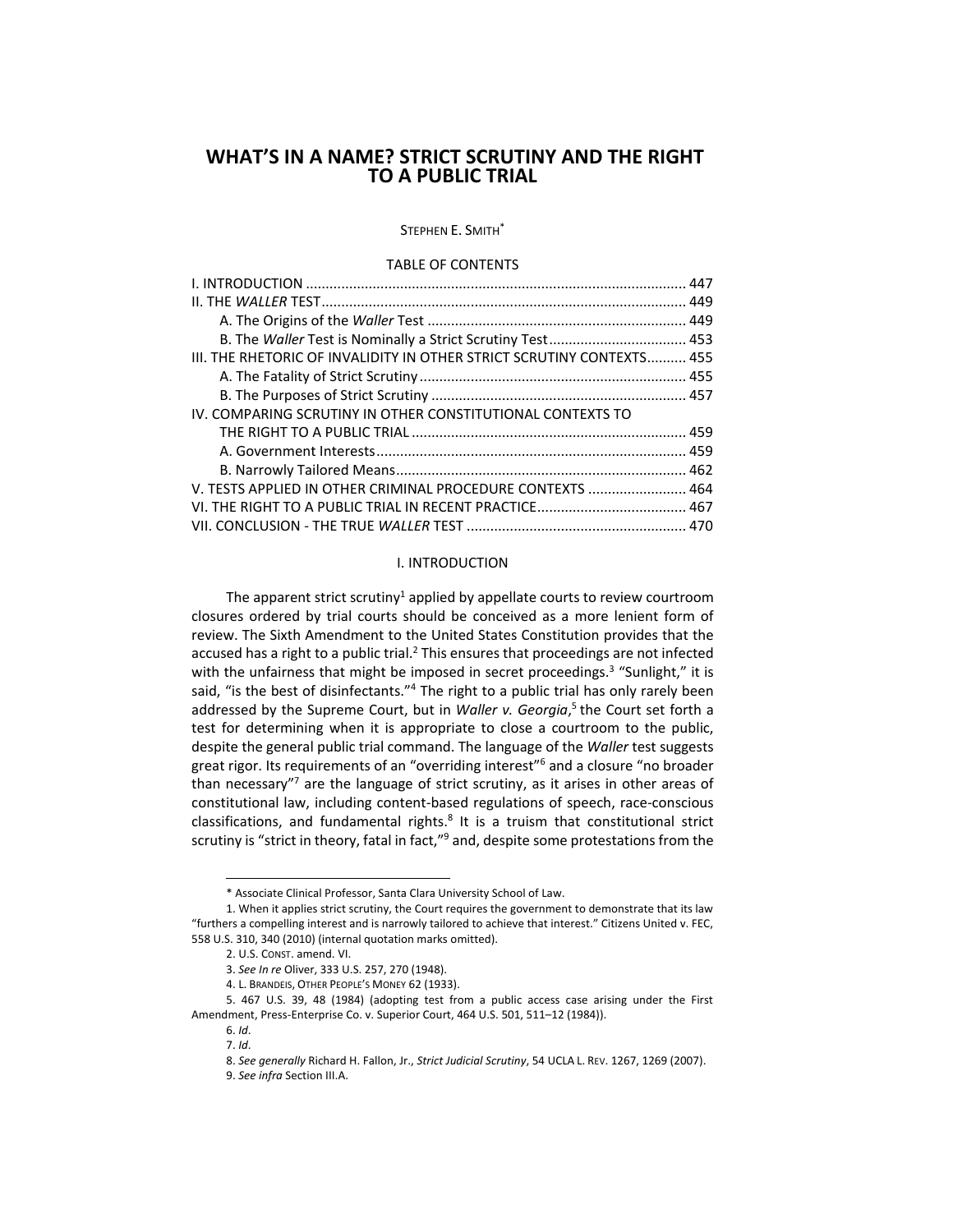Court,<sup>10</sup> the truism is largely true.<sup>11</sup> But a canvass of the appellate cases applying *Waller* to the review of courtroom closures reveals a test that is rarely fatal.<sup>12</sup> Many closures are upheld as satisfying *Waller*'s demands of a strong interest and a tight fit between that interest and the closure decision.<sup>13</sup>

There appear to be two reasons why strict scrutiny's verbal formulation, widely viewed as all-but-impossible to satisfy in other contexts, is commonly satisfied when applied under the Sixth Amendment. First, in other constitutional contexts, the interests asserted by the government to be "compelling" tend to be broad societal interests—"macro" interests.<sup>14</sup> In the context of the right to a public trial, however, the interests at issue are always "micro" interests—the interests of the individuals participating in the proceedings.<sup>15</sup> These micro interests are more easily agreed upon as justifying the government action under review.

Second, in terms of tailoring, courts reviewing courtroom closures do not place great demands on the trial court's choice of means. Of course, in many cases, a courtroom closure will be one of the only practical choices available to satisfy the interest presented to the court. Tailoring is about choosing between alternatives.<sup>16</sup> When a judge orders a courtroom closed, there are often few other sensible ways to achieve the closure's goals. But in many cases, there may be other less practical, but still possible, alternatives.<sup>17</sup> In other strict scrutiny contexts, practicality or ease of implementation is not considered an important value.<sup>18</sup> But in the public trial context, practicality wins the day. This deference to practical choices is familiar to criminal procedure tests—a doctrinal area in which strict scrutiny is largely unfamiliar. 19

The *Waller* test should not be thought of as importing the fatal connotations of strict scrutiny and should instead be considered a sui generis test—a rough set of factors to guide a particular aspect of courtroom management. In practice, *Waller*'s test is primarily an admonition against closing the courtroom as a matter of convenience. The test should be considered in its context, as one that acknowledges the trial court's leeway in addressing issues of courtroom management.

In the ordinary course of rulings on public trial issues, closures are often upheld. Accordingly, it is reasonable to ask, "what's the problem?" If courtroom

<sup>10.</sup> *See, e.g.*, Johnson v. California, 543 U.S. 499, 514 (2005) ("Strict scrutiny is not 'strict in theory, but fatal in fact.'") (citation omitted).

<sup>11.</sup> Kathleen M. Sullivan, *Post-Liberal Judging: The Roles of Categorization and Balancing*, 63 U. COLO. L. REV. 293, 296 (1992) ("If strict scrutiny is applied, the challenged law is never supposed to survive well, hardly ever, taking *Korematsu* into account."). *But see* Ozan O. Varol, *Strict in Theory, but Accommodating in Fact?*, 75 MO. L. REV. 1243, 1243, (2010) (suggesting that in recent cases strict scrutiny has been "a test that is strict in theory, but accommodating in fact").

<sup>12.</sup> *See infra* Section VI.

<sup>13.</sup> *Id*.

<sup>14.</sup> *See infra* Section IV.A.

<sup>15.</sup> *Id*.

<sup>16.</sup> *Cf.* McCullen v. Coakley, 573 U.S. 464, 495 (2014) (explaining, in intermediate scrutiny context, that "[t]o meet the requirement of narrow tailoring, the government must demonstrate that alternative measures that burden substantially less speech would fail to achieve the government's interests.").

<sup>17.</sup> *See infra* Section IV.B.

<sup>18.</sup> *See, e.g.*, Riley v. Nat'l Fed'n of the Blind of N.C. Inc., 487 U.S. 781, 795 (1988) ("[T]he First Amendment does not permit the State to sacrifice speech for efficiency.").

<sup>19.</sup> *See infra* Section V.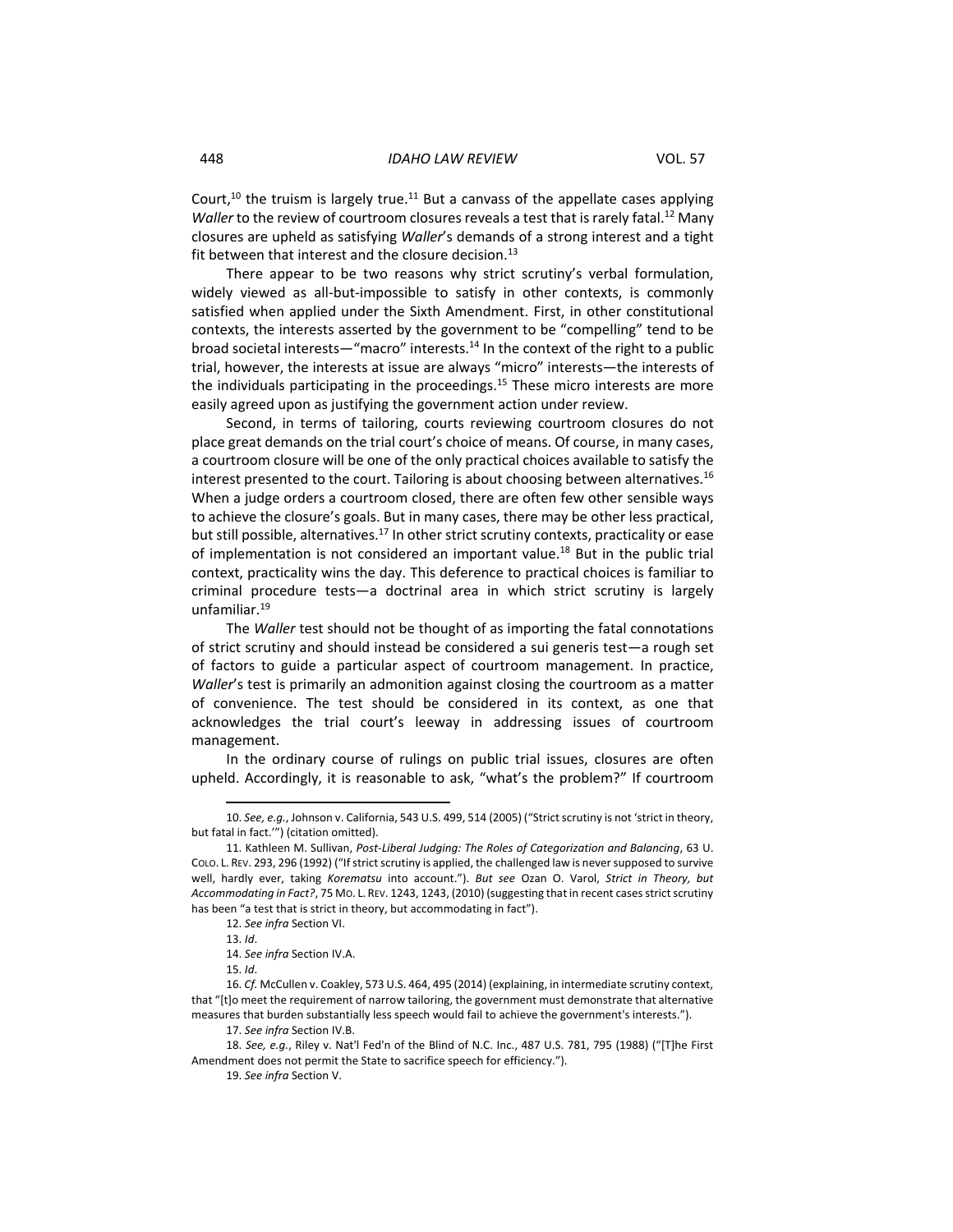closures are generally implemented in a responsible way, and not evaluated particularly harshly by reviewing courts, what is the harm of employing strict scrutiny methodology and rhetoric in the course of that review?

There is a danger that putting courts in a mindset that presumes "fatality" is more likely to lead to it.<sup>20</sup> Given the widely-held understanding that selection of a particularly stringent tier of scrutiny will almost necessarily result in finding a constitutional violation, the deck is stacked against the finality of trial proceedings in which a closure is invoked—reversal should be more likely when strict scrutiny is applied. Strict scrutiny creates an increased presumption of invalidity, $^{21}$  a greater presumption than should apply in the public trial context. Indeed, this may be the reason that some courts have tried to work their way around *Waller*, finding reasons that the test should not be applied in certain circumstances.<sup>22</sup> In this way, the descriptive nature of some of this essay has a prescriptive intent: showing how *Waller* scrutiny *does* work is a lesson in how it *should*. This essay proposes a reconsideration of the test for courtroom closures, rethinking whether traditional strict scrutiny thinking is appropriate in this constitutional and practical context. That said, this essay does not argue with *Waller'*s broad outlines. Courts making closure decisions *should* consider reasons and alternatives. But the strict language of *Waller*'s formula does not account for courtroom management needs.

#### II. THE *WALLER* TEST

### A. The Origins of the *Waller* Test

<span id="page-2-1"></span><span id="page-2-0"></span>The Sixth Amendment guarantees criminal defendants "the right to a speedy and public trial."<sup>23</sup> The Sixth Amendment's right to a public trial has been addressed in only a few Supreme Court cases. The first to address the right in detail was *In re Oliver*. <sup>24</sup> The facts of the case were quite dramatic, with a public trial violation being perhaps the least of the defendant's problems. The Court reported that:

[T]he questioning was secret in accordance with the traditional grand jury method . . . . Under these circumstances of haste and secrecy, petitioner, of course, had no chance to enjoy the benefits of counsel, no chance to prepare his defense, and no opportunity either to crossexamine the other grand jury witness or to summon witnesses to refute the charge against him.25

22. *See infra* note 230 and accompanying text.

<sup>20.</sup> *See infra* notes [986](#page-9-0)–[87](#page-9-1) and accompanying text.

<sup>21.</sup> Ysursa v. Pocatello Educ. Ass'n, 555 U.S. 353, 358 (2009).

<sup>23.</sup> U.S. CONST. amend. VI.

<sup>24.</sup> *In re* Oliver, 333 U.S. 257 (1948).

<sup>25.</sup> *Id.* at 259.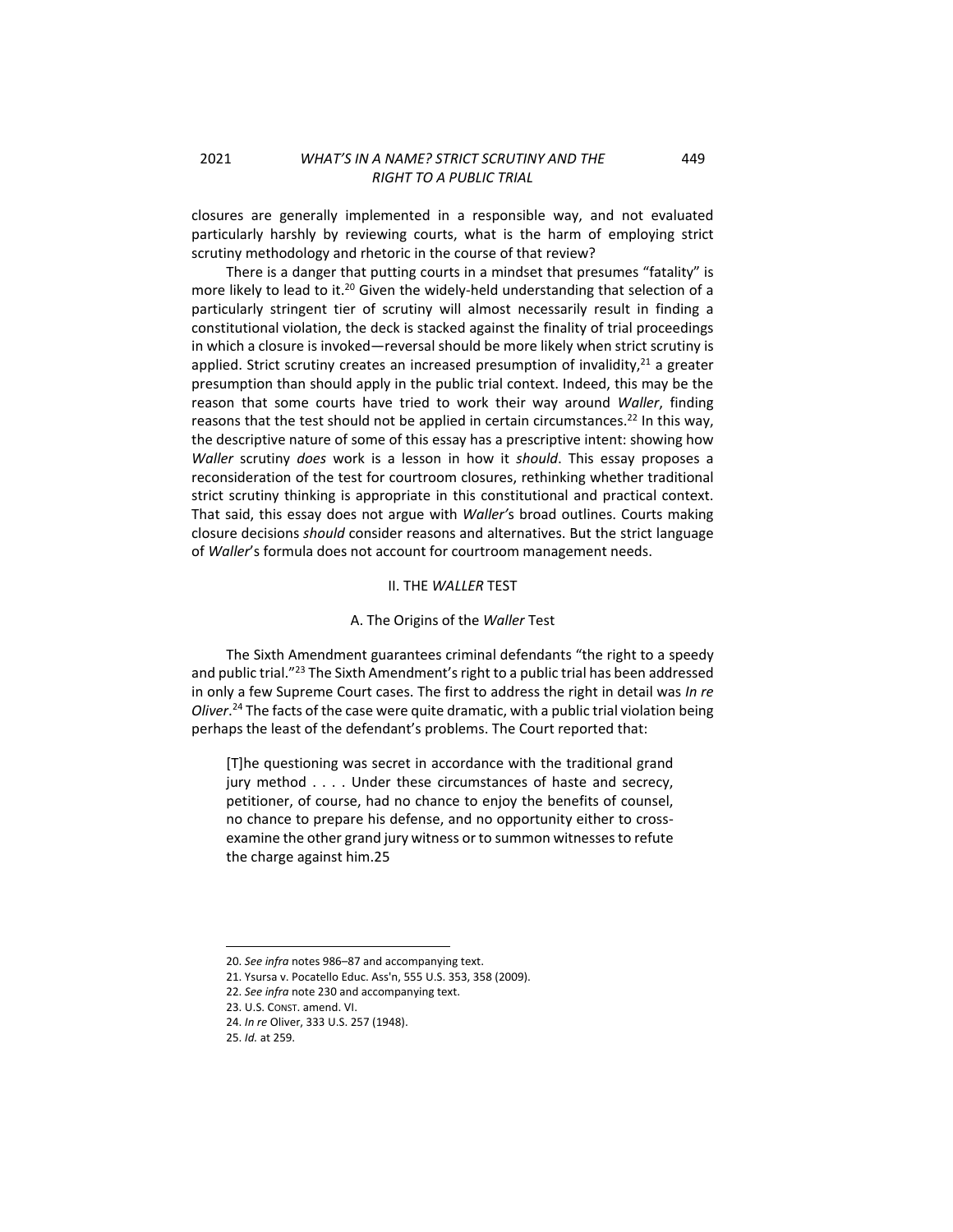The case presented no niceties of whether and when a trial might be "public": "the public was excluded."<sup>26</sup> It was a complete blackout, without even counsel present.<sup>27</sup>

The *Oliver* court did not fashion a test to determine whether the right to a public trial had been violated, describing the right in only general terms:

the guarantee has always been recognized as a safeguard against any attempt to employ our courts as instruments of persecution. The knowledge that every criminal trial is subject to contemporaneous review in the forum of public opinion is an effective restraint on possible abuse of judicial power.<sup>28</sup>

Later courts seeking guidance on the parameters of the right were left with only *Oliver*'s dictum that "an accused is at the very least entitled to have his friends, relatives and counsel present." 29

The Court's next in-depth treatment of the right to a public trial came decades later, in 1984, when it decided *Waller v. Georgia*. <sup>30</sup> In *Waller*, the court first set forth its test to evaluate the legitimacy of a courtroom closure. $31$  The Court first quoted *Press-Enterprise Co. v. Superior Court*, <sup>32</sup> a First Amendment case addressing the right of press access to court proceedings, asserting that the case "stated the applicable rules"33:

<span id="page-3-2"></span><span id="page-3-0"></span>The presumption of openness may be overcome only by an *overriding interest* based on findings that closure is essential to preserve higher values and is *narrowly tailored* to serve that interest. The interest is to be articulated along with findings specific enough that a reviewing court can determine whether the closure order was properly entered.<sup>34</sup>

Some three pages later, Justice Powell provided a slight rephrasing, asserting that "[u]nder *Press-Enterprise*,"<sup>35</sup> this showing was required to justify a courtroom closure:

[1] the party seeking to close the [proceeding] must advance an overriding interest that is likely to be prejudiced, [2] the closure must be no broader than necessary to protect that interest, [3] the trial court must consider reasonable alternatives to closing the proceeding, and [4] it must make findings adequate to support the closure.<sup>36</sup>

<span id="page-3-1"></span>26. *Id*.

27. *Id*. 28. *Id.* at 270. 29. *Id.* at 272. 30. 467 U.S. 39 (1984). 31. *Id*. at 48. 32. 464 U.S. 501 (1984). 33. *Waller*, 467 U.S. at 45. 34. *Id.* (quoting *Press-Enterprise*, 464 U.S. at 510 (emphasis added)). 35. *Waller*, 467 U.S. at 48. 35 *Id*.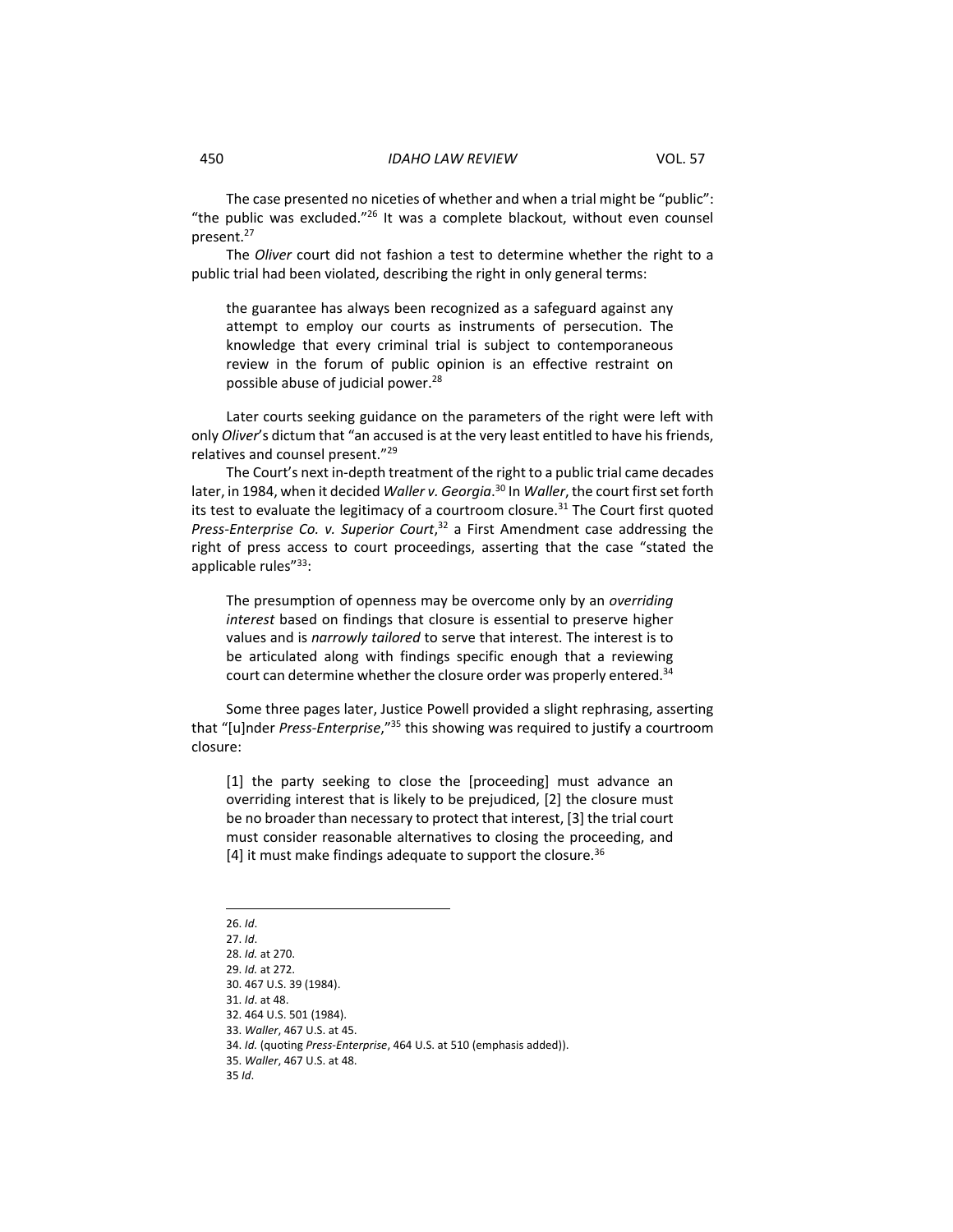<span id="page-4-0"></span>In this iteration, the closure must be "no broader than necessary," rather than "narrowly tailored."<sup>37</sup> It also incorporates another part of the *Press-Enterprise* holding, requiring consideration of alternatives.<sup>38</sup> As will be shown in a later section, this is an unusual test for an issue of criminal procedure.<sup>39</sup> Instead, this test is akin to the "strict scrutiny" used in doctrinal areas like the First Amendment, the Equal Protection Clause, and the protection of fundamental rights.<sup>40</sup>

Mechanically, the reason for this seemingly out of place use of an ends/means test is that it was born of First Amendment law. In the years preceding *Waller*, the Court had occasion to review the issue of open courtrooms in a First Amendment posture—the availability of access to the courts by the press. $41$  This jurisprudence of press access predated and informed the *Waller* test.<sup>42</sup> As noted above, the *Waller* test was lifted verbatim from a press access case: *Press-Enterprise Co. v. Superior Court of California*. <sup>43</sup> *Press-Enterprise*, in turn, had rephrased yet another First Amendment access to the courts test, provided by *Globe Newspaper Co. v. Superior Court for City of Norfolk*. <sup>44</sup> Before setting forth its (and *Waller*'s) test, the *Press-Enterprise* Court quoted the following from *Globe Newspaper*: "[w]here . . . the State attempts to deny the right of access in order to inhibit the disclosure of sensitive information, it must be shown that the denial is necessitated by a *compelling governmental interest*, and is *narrowly tailored to serve that interest*."<sup>45</sup> This is classic strict scrutiny language.

There is no descriptive or adaptive language placed between *Press Enterprise*'s(and *Waller*'s) language of "overriding interest" and *Globe Newspapers*' "compelling governmental interest." The change in wording seems to be designed to accomplish nothing more than restatement of the same strict ends/means requirement, with the addition of the procedural requirement that trial courts provide findings from which a reviewing court can evaluate the propriety of the closure.<sup>46</sup>

<span id="page-4-1"></span>Although *Waller*'s test for the propriety of a courtroom closure under the Sixth Amendment's right to a public trial was appropriated from a related area of First Amendment law, there remain important structural differences between the public's access rights under the First Amendment and a defendant's right to an open courtroom under the Sixth. One distinction between a First Amendment access case

<sup>37.</sup> *See supra* note[s 34](#page-3-0)–[36.](#page-3-1)

<sup>38.</sup> *Press-Enterprise*, 464 U.S. at 511 ("Absent consideration of alternatives to closure, the trial court could not constitutionally close the voir dire.").

<sup>39.</sup> *See infra* Section V.

<sup>40.</sup> *See infra* Section II.B.

<sup>41.</sup> *See, e.g.*, Press-Enterprise, 464 U.S. at 510.

<sup>42.</sup> *Waller* was issued in May of 1984. 467 U.S. at 39. *Press-Enterprise* was issued in January of that year. 464 U.S. at 50. *Globe Newspaper Co. v. Superior Court for City of Norfolk* was issued in 1982. 457 U.S. 596 (1982).

<sup>43.</sup> 464 U.S. 501 (1984); *see also* Waller v. Georgia, 467 U.S. 39 (1984).

<sup>44.</sup> 457 U.S. 596, 603 (1982).

<sup>45.</sup> *Press-Enterprise*, 464 U.S. at 510 (quoting Globe Newspaper Co., 457 U. S. at 606-607) (emphasis added).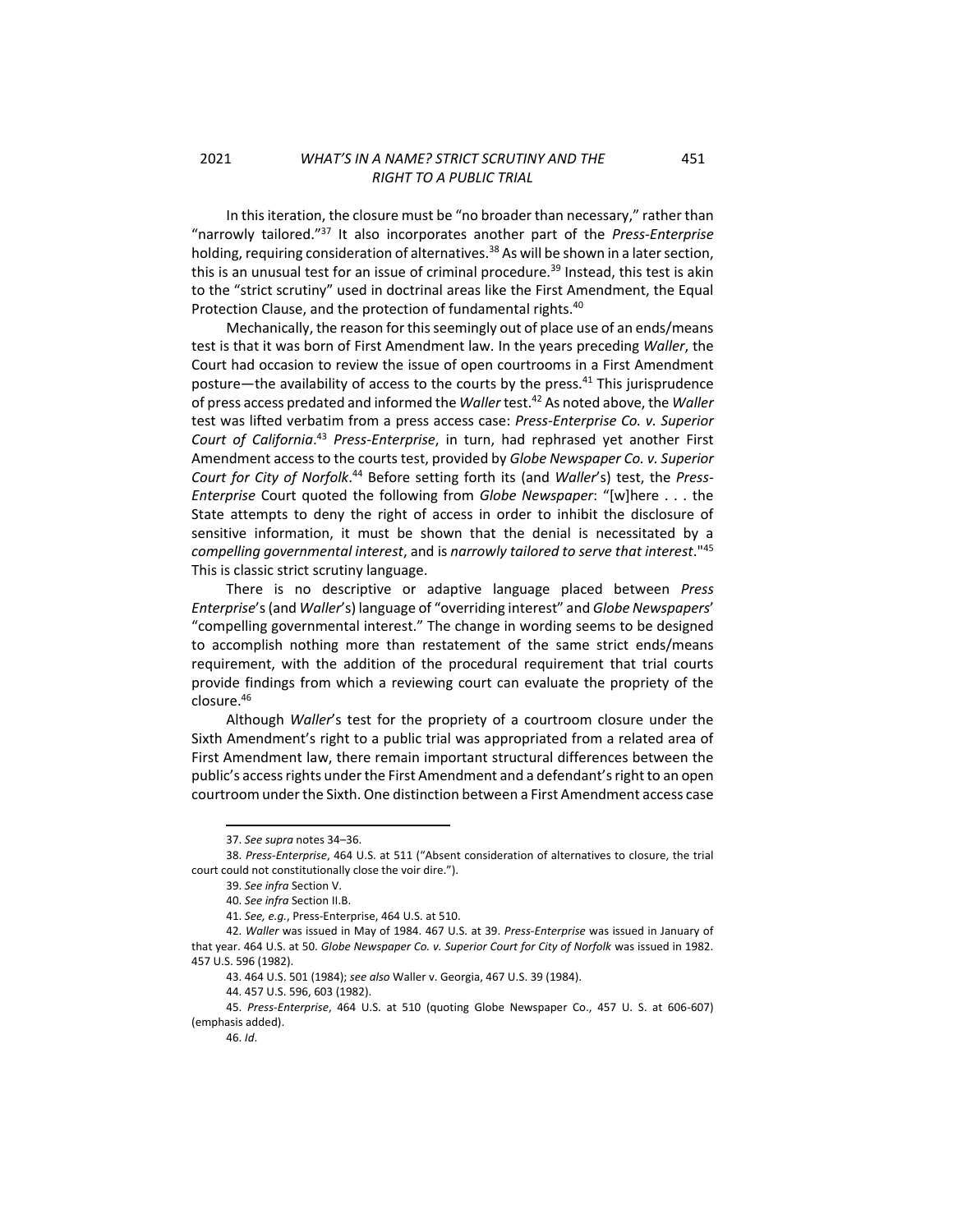and a Sixth Amendment public trial case is that defendants have the power to waive their Sixth Amendment rights.<sup>47</sup> They may not waive the press's corresponding rights.<sup>48</sup>

The most dramatic difference between the two rights is the remedy available for a violation. In the First Amendment context, a member of the press may be able to obtain an order permitting access.<sup>49</sup> As well, the production of a transcript may be ordered, and considered sufficient to remedy a public access violation.<sup>50</sup> In the Sixth Amendment context, the remedy is much stronger. A violation of the right to a public trial can result in reversal of a conviction.<sup>51</sup> The finality of judicial proceedings is at stake in a way it is not when a First Amendment access case is brought—a newspaper cannot seek to void a conviction. This impact on finality is further exacerbated by public trial violations being denominated "structural errors."<sup>52</sup>

Structural errors take a variety of forms but are immune from standard "harmlessness" analysis.<sup>53</sup> They are errors that implicate the fundamental fairness of criminal proceedings, or the proper administration of justice.<sup>54</sup> They are sometimes errors that are difficult to subject to the harmless error analysis common to most trial errors.<sup>55</sup> After all, how can a court determine that the absence of an individual from the courtroom had an actual effect on the outcome of a proceeding? Because some structural errors are not subject to harmlessness analysis—the right to a public trial among them—the finding that a right subject to structural error analysis has been violated results in a virtually "per se rule" of reversal.<sup>56</sup>

Because violations of the right to a public trial are subject to structural error analysis, a violation of the right that might seem minor or inadvertent may have outsized effect. *Presley v. Georgia,* <sup>57</sup> another seminal right to a public trial case, provides an example. In *Presley*, the defendant's uncle was excluded from jury selection in order to keep the courtroom free for prospective jurors.<sup>58</sup> It is almost impossible to conceive of any effect that exclusion had on the outcome of *Presley*'s trial. Nonetheless, because the exclusion was considered a closure, and because the decision to close did not follow the *Waller* framework, it was considered a structural error, and Presley's conviction was reversed.<sup>59</sup> This is strong medicine for what some might consider an administrative oversight in the course of day-to-day

<sup>47.</sup> Levine v. United States, 362 U.S. 610, 619–20 (1960).

<sup>48.</sup> Presley v. Georgia, 558 U.S. 209, 214–15 (2010).

<sup>49.</sup> Publicker Indus. v. Cohen, 733 F.2d 1059, 1061 (3rd Cir. 1984) (holding in a civil case that access should have been permitted).

<sup>50.</sup> Gannett Co. v. DePasquale, 443 U.S. 368, 393 (1979).

<sup>51.</sup> *See, e.g.*, *Presley*, 558 U.S. at 216.

<sup>52.</sup> Weaver v. Massachusetts, 137 S. Ct. 1899, 1908 (2017).

<sup>53.</sup> *Id*.

<sup>54.</sup> *Id*.

<sup>55.</sup> *Id.* (describing harm from structural errors as "simply too hard to measure").

<sup>56.</sup> Peck v. United States, 106 F.3d 450, 454 (2nd Cir. 1997) ("[A] per se rule of reversal applies when a structural error is present at trial . . . .").

<sup>57.</sup> Presley v. Georgia, 558 U.S. 209 (2010).

<sup>58.</sup> *Id.* at 210.

<sup>59.</sup> *Id.* at 215–16.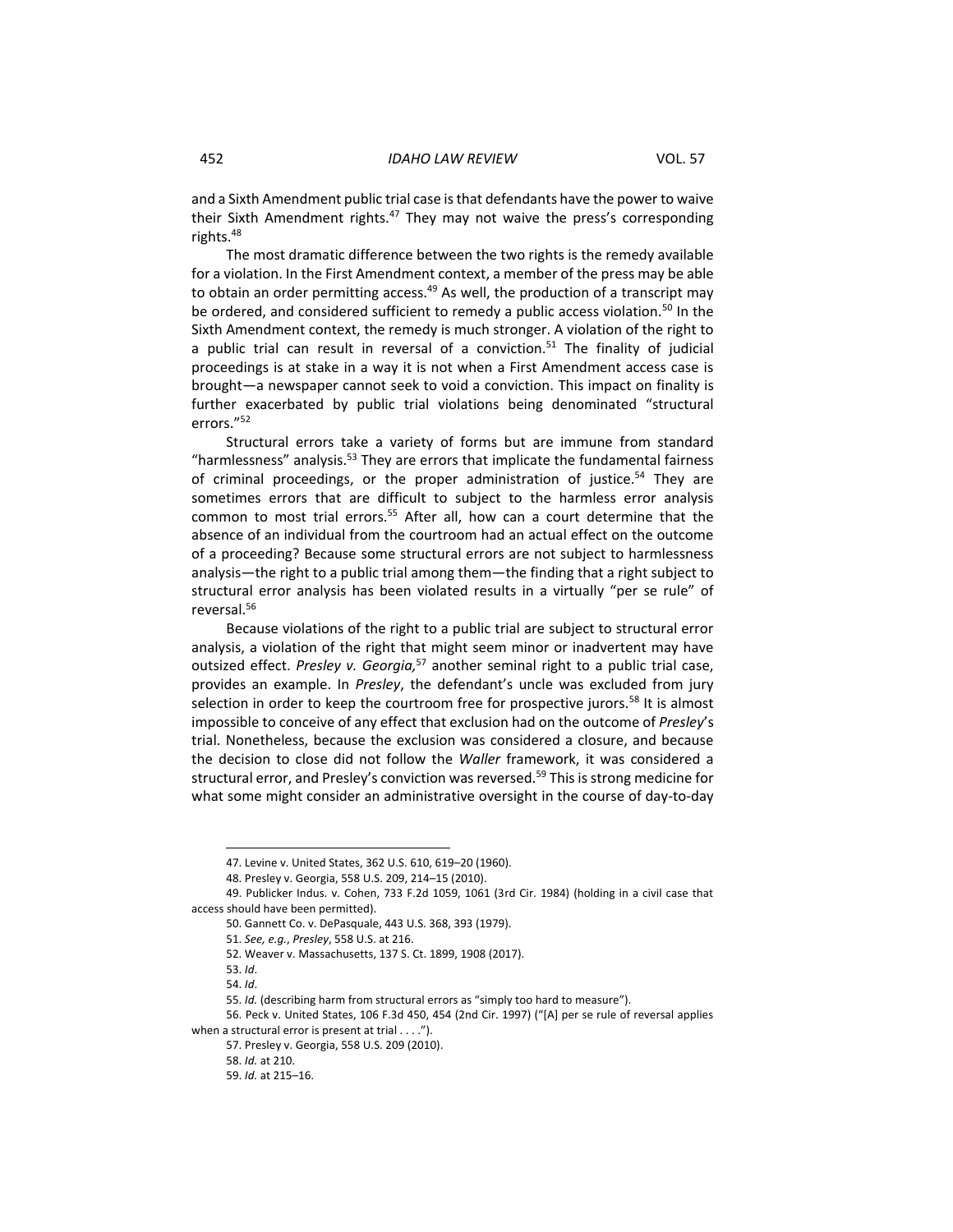<span id="page-6-0"></span>courtroom management. <sup>60</sup> A proper understanding of the *Waller* test's functioning is important given the stakes to judicial administration and economy.

### <span id="page-6-1"></span>B. The *Waller* Test is Nominally a Strict Scrutiny Test

In some areas of constitutional law, courts familiarly apply "tiered scrutiny"<sup>61</sup> to review government actions. These tiers include rational basis scrutiny, intermediate scrutiny, and strict scrutiny.<sup>62</sup> *Waller* nominally requires that strict scrutiny be applied to courtroom closures. This means that the common description of strict scrutiny—a test requiring a compelling interest and narrow tailoring of means to accomplish that interest<sup>63</sup>—is manifested in *Waller*. But strict scrutiny is more than just the words of the test. It is a judicial term of art that connotes an exceptionally difficult hurdle to overcome.<sup>64</sup> In practice, though, the *Waller* test is not terribly difficult to satisfy.<sup>65</sup> Thus, *Waller* is not just another an iteration of strict scrutiny. Since it does not represent strict scrutiny as that term's entire "bundle of sticks" (to borrow a metaphor from property law) would indicate, it is more appropriate to see it as sui generis; an inquiry distinct from "strict scrutiny" as it is commonly known.

I have previously described *Waller* as setting forth a strict scrutiny requirement.<sup>66</sup> That description deserves a little more review. Very few sources have explicitly described the *Waller* test as embodying strict scrutiny. In fact, only one case says so,<sup>67</sup> along with one law review article, <sup>68</sup> besides my own. Many other

<sup>60.</sup> *See* United States v. Negrón-Sostre, 790 F.3d 295, 299 (1st Cir. 2015) (stating, while reversing conviction for public trial violation, "[w]e are mindful that many days of testimony, weeks of diligent juror attention, and months of preparation" were undone).

<sup>61.</sup> *See, e.g.*, Calvin Massey*, The New Formalism: Requiem for Tiered Scrutiny?*, 6 U. PA. J. CONST. L. 945, 948–51 (2004).

<sup>62.</sup> Clark v. Jeter, 486 U.S. 456, 461 (1988) (describing tiers of scrutiny in Equal Protection context).

<sup>63.</sup> United States v. Windsor, 570 U.S. 744, 812 (2013) (Alito, J., dissenting) ("[C]lassifications subject to strict scrutiny . . . must be 'narrowly tailored' to achieve a 'compelling' government interest . . . ."); Adam Winkler, *Fatal in Theory and Strict in Fact: An Empirical Analysis of Strict Scrutiny in the Federal Courts*, 59 VAND. L. REV. 793, 800 (2006) (explaining strict scrutiny as having two parts, the first requiring that "the governmental ends are compelling" and the second that "the law is a narrowly tailored means of furthering those governmental interests").

<sup>64.</sup> *See infra* Section III.A.

<sup>65.</sup> *See infra* Section VI.

<sup>66.</sup> Stephen E. Smith, *The Right to a Public Trial and Closing the Courtroom to Disruptive Spectators*, 93 WASH. U.L. REV. 235, 237 (2015).

<sup>67.</sup> Commonwealth. v. Chism, 65 N.E.3d 1171, 1178 (Mass. 2017) (referring to "the . . . strict scrutiny test articulated in *Waller*").

<sup>68.</sup> Jennifer L. Greenblatt, *Putting the Government to the (Heightened, Intermediate, or Strict) Scrutiny Test: Disparate Application Shows Not All Rights and Powers Are Created Equal*, 10 FLA. COASTAL L. REV. 421, 470 (2009) (asserting that Waller "announced strict scrutiny applied to closure of a criminal hearing").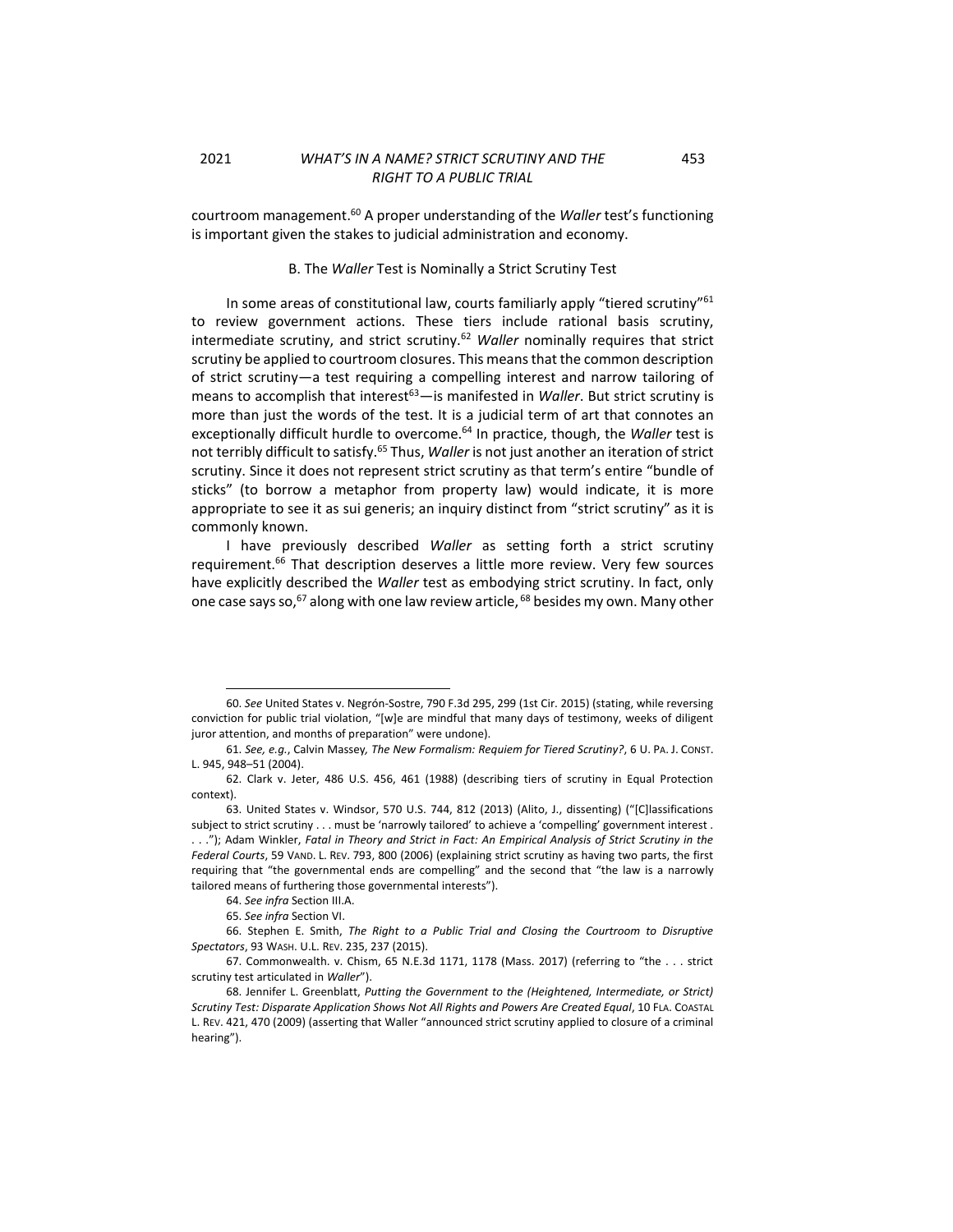cases have described *Waller*'s requirements as "strict," but have not used the entire term of art "strict scrutiny."<sup>69</sup>

But these few references are not determinative. The provenance of the *Waller* test leaves no doubt that it imposes (again, at least nominally) strict scrutiny. Cases applying *Press-Enterprise*, the case from which *Waller* took its language, verbatim, 70 have regularly described its test as requiring strict scrutiny.<sup>71</sup> There is no reason to believe its "overriding interest" is meaningfully different from the familiar "compelling interest," or that a closure "no broader than necessary" is not a narrowly tailored one. Accordingly, any judge investigating the possibility of closure will be on alert—her decision about courtroom closure will be put to strict scrutiny's demanding test, should it be appealed.

It is true that the means requirement of a closure "no broader than necessary" or "narrowly tailored," under *Waller* and *Press-Enterprise*, may be legally ambiguous. Doctrinally, there are different kinds of narrow tailoring. Under strict scrutiny, narrow tailoring requires that the government select the "least restrictive alternative" to accomplish its goal.<sup>72</sup> That is, the least restrictive of the constitutional right at issue.<sup>73</sup> There are areas of First Amendment law, however, where "narrow tailoring" is required, but a less demanding form of that tailoring is permitted. For instance, time, place and manner restrictions are described as requiring "narrow tailoring," but the Court has been clear that a demanding "least restrictive alternative" analysis need not be undertaken to analyze those restrictions. <sup>74</sup> While there are multiple versions of "narrow tailoring" requirements, there is nothing in *Waller* or *Press-Enterprise* that indicates that a "watered down" version is meant to apply. And again, cases discussing *Press-Enterprise* consistently describe it as applying strict scrutiny, not a lesser, perhaps intermediate, form of scrutiny, employing a less demanding version of "narrow tailoring."75

<sup>69.</sup> Owens v. United States, 483 F.3d 48, 66 (1st Cir. 2007) (describing *Waller*'s requirements as "strict," though not using phrase "strict scrutiny"), *abrogated by* Weaver v. Massachusetts, 137 S. Ct. 1899 (2017); Brown v. Kuhlmann, No. 96 Civ. 7530 (HB), 1997 WL 104956, at \*4 (S.D.N.Y. Mar. 10, 1997) (same), *vacated*, 142 F.3d 529 (2nd Cir. 1998); Concepcion v. United States, 181 F. Supp. 2d 206, 233 (E.D.N.Y. 2002) (same); Adams v. City of New York, 993 F. Supp. 2d 306, 314 (E.D.N.Y. 2014) (same).

<sup>70.</sup> *See supra* note[s 33](#page-3-2)–[38](#page-4-0) and accompanying text.

<sup>71.</sup> N.Y. Civil Liberties Union v. N.Y. City Transit Auth., 684 F.3d 286, 293 (2nd Cir. 2012) (reporting district court's assertion that "limits to access are subject to strict scrutiny" under First Amendment); Doe v. Santa Fe Indep. Sch. Dist., 933 F. Supp. 647, 651 (S.D. Tex. 1996) (describing First Amendment access test as "strict scrutiny"); Detroit Free Press v. Ashcroft, 195 F. Supp. 2d 937, 945 (E.D. Mich. 2002) ("To determine the limitations of the right of access . . . courts traditionally apply a strict scrutiny analysis."), *aff'd*, 303 F.3d 681 (6th Cir. 2002); *In re* Reporters Comm. for Freedom of the Press, 773 F.2d 1325, 1354 (D.C. Cir. 1985) (Skelly Wright, J., concurring in part) ("The Supreme Court has most recently spoken as if closure orders must meet the test of strict scrutiny."). *See also* Winkler, *supra* note 63, at 849 (noting that "lower courts have read Press-Enterprise to hold that 'strict scrutiny is the correct standard'") (quoting Kamasinski v. Judicial Review Council, 44 F.3d 106, 109 (2nd Cir. 1994)).

<sup>72.</sup> Ashcroft v. ACLU, 542 U.S. 656, 666 (2004).

<sup>73.</sup> *Id.* ("The purpose of the test is to ensure that speech is restricted no further than necessary to achieve the goal  $\dots$ .").

<sup>74.</sup> Ward v. Rock Against Racism, 491 U.S. 781, 798 (1989) (disclaiming least restrictive alternative analysis in time, place, and manner context); Bd. of Trs. v. Fox, 492 U.S. 469, 477 (1989) (disclaiming least restrictive means analysis in commercial speech case).

<sup>75.</sup> *See supra* note 71.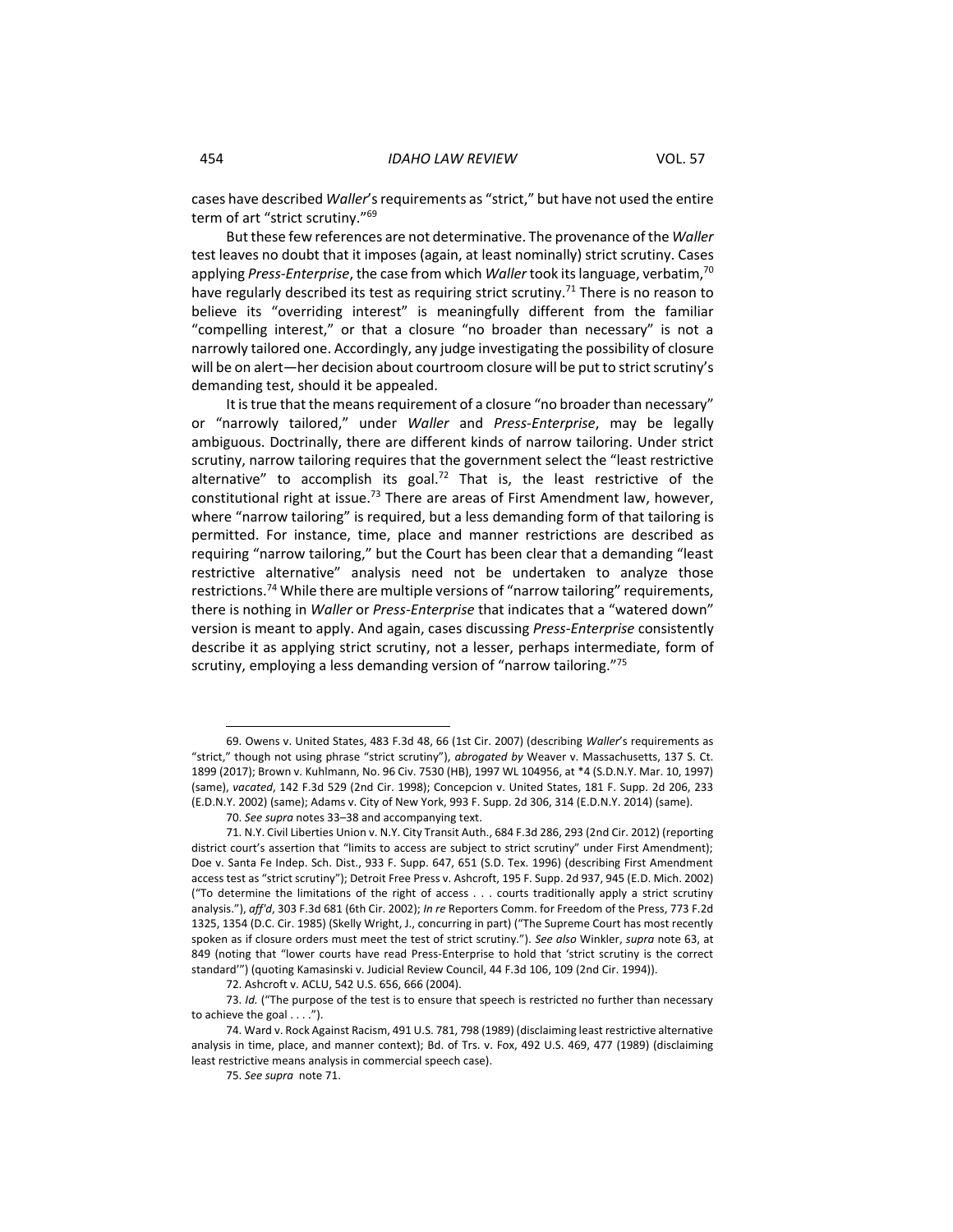<span id="page-8-2"></span>Finally, there is a less strict version of *Waller*'s test applied to what are called "partial" closures.<sup>76</sup> A partial closure is one in which certain individuals are excluded, $^{77}$  or people are generally excluded, but only for a very specific portion of the proceedings.<sup>78</sup> The Supreme Court has never differentiated between, nor used the terms, partial and complete closures.<sup>79</sup> The terminology has taken hold in the lower courts, however, as a way of distinguishing between closures that require close attention and those that are perhaps subject to more cursory analysis. $^{80}$  Most courts have applied a slightly different version of the *Waller* test to partial closures.<sup>81</sup> When "partial" closures are at issue, they have diluted *Waller*'s "overriding" interest to require only a "substantial" interest. $82$  This implies that lower courts understand *Waller* to apply strict scrutiny, generally. These courts have fashioned a form of lesser intermediate $^{83}$  scrutiny at the government interest phase of the tiered scrutiny approach that they apply to closures that pose less of a risk to the values of a public trial.

Despite the different meanings of narrow tailoring, and despite the existence of a less-strict form of *Waller* review, it remains true that *Waller,* as phrased, represents a strict scrutiny approach. It demands a strong interest. It requires a close fit between that interest and the court's choice to close the courtroom.

### <span id="page-8-0"></span>III. THE RHETORIC OF INVALIDITY IN OTHER STRICT SCRUTINY CONTEXTS

### <span id="page-8-3"></span>A. The Fatality of Strict Scrutiny

<span id="page-8-1"></span>Strict scrutiny is familiar to every lawyer and judge. Its application suggests, though it does not require, that a law will be invalidated. It "has usually been understood to spell the death of any governmental action to which a court may apply it."<sup>84</sup> "Requiring a State to demonstrate a compelling interest and show that it has adopted the least restrictive means of achieving that interest is the most demanding test known to constitutional law."<sup>85</sup> The application of strict scrutiny

<sup>76.</sup> *E.g.*, United States v. Simmons 797 F.3d 409, 413–24 (6th Cir. 2015).

<sup>77.</sup> *See*, *e.g.*, United States v. Laureano-Perez, 797 F.3d 45 (1st Cir. 2015).

<sup>78.</sup> *See, e.g.*, State v. Turrietta, 308 P.3d 964, 967 (N.M. 2013).

<sup>79.</sup> Garcia v. Bertsch, 470 F.3d 748, 754 (8th Cir. 2006) ("The Supreme Court has not spoken on the partial closure issue . . . .").

<sup>80.</sup> *See* Judd v. Haley, 250 F.3d 1308, 1315 (11th Cir. 2001) (stating that partial closures are "not as deserving [as complete closures] of such a rigorous level of constitutional scrutiny.").

<sup>81.</sup> *See, e.g.*, *Simmons*, 797 F.3d at 413–14 ("Nearly all federal courts of appeals . . . have distinguished between the total closure of proceedings and situations in which a courtroom is only partially closed to certain spectators.").

<sup>82.</sup> *See, e.g.*, Woods v. Kuhlmann, 977 F.2d 74, 76 (2nd Cir. 1992) (applying "substantial reason" test). *But see Turrietta*, 308 P.3d at 967 (holding *Waller*'s "overriding interest" factor applies in partial closures excluding only some courtroom spectators).

<sup>83.</sup> *See*, *e.g.*, Nat'l Inst. of Fam. & Life Advocs. v. Becerra, 138 S. Ct. 2361, 2375 (2018) (describing intermediate scrutiny as requiring a "substantial" interest).

<sup>84.</sup> Adarand Constructors, Inc. v. Pena, 515 U.S. 200, 243 n.1 (1995) (Stevens, J., dissenting).

<sup>85.</sup> City of Boerne v. Flores, 521 U.S. 507, 534 (1997); Brown v. Entm't. Merchs. Ass'n, 564 U.S. 786, 799 (2011) (strict scrutiny "is a demanding standard").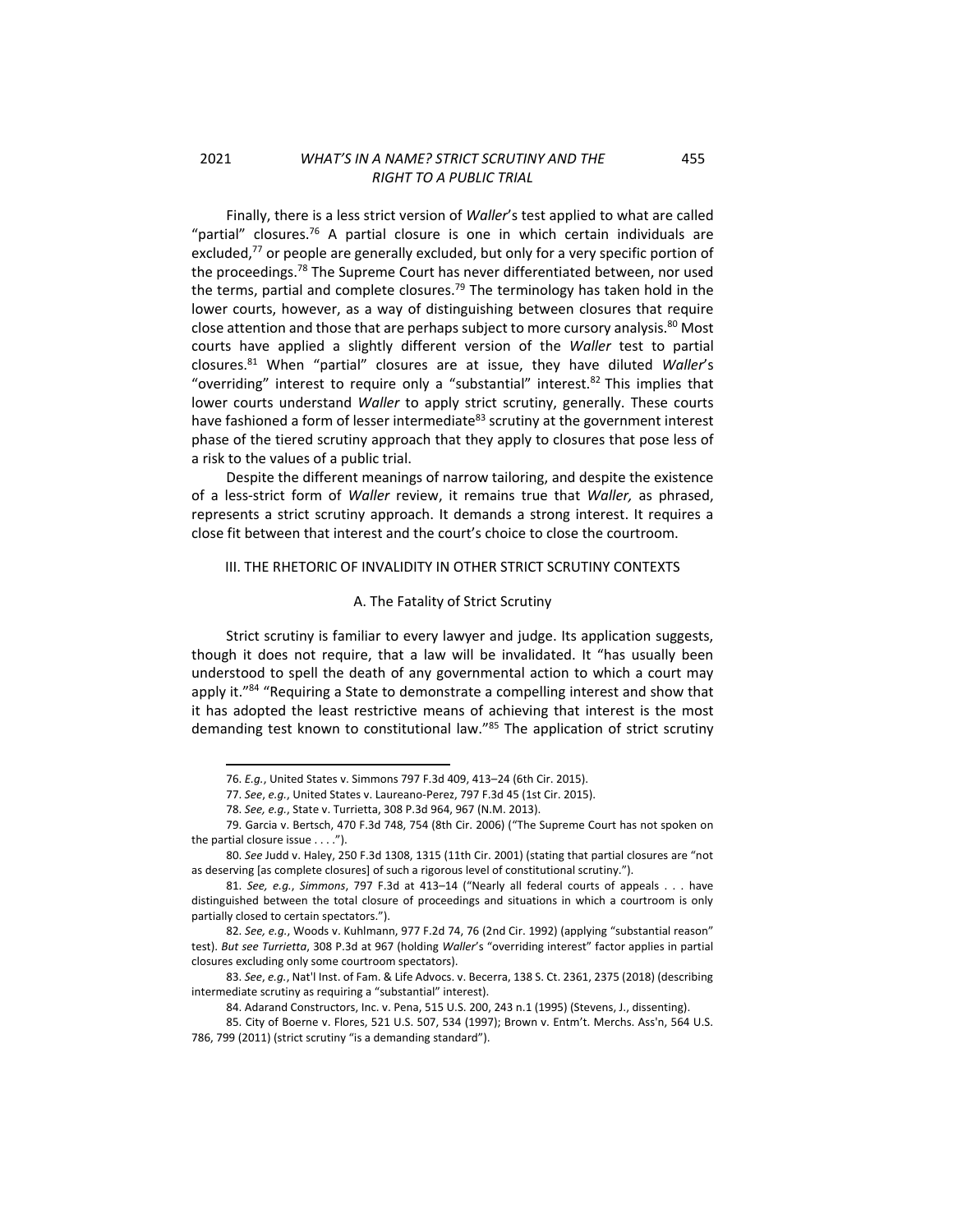<span id="page-9-0"></span>has been said to place a "thumb on the scales" in favor of the right at issue, and against the law under review.<sup>86</sup> It imposes a "heavy burden" on a state actor required to justify its law.<sup>87</sup>

<span id="page-9-1"></span>Strict scrutiny has been famously described as "'strict' in theory and fatal in fact."<sup>88</sup> The Supreme Court has tried to distance itself from the suggestion that the application of strict scrutiny necessarily determines the outcome and results in fatality.<sup>89</sup> And in 2006, Prof. Adam Winkler described this "fatality" as a myth. After reviewing cases in which strict scrutiny had been applied, he determined that the "survival rate" for cases reviewed under strict scrutiny was about 30 percent.<sup>90</sup> He noted that it was even greater for First Amendment access to the courts cases, *Waller*'s ancestors. In fifty percent of the 26 cases analyzed, the court let survive a law reviewed under strict scrutiny.<sup>91</sup>

Nonetheless, the rhetoric of strict scrutiny's likely results persists. It is still said, by the Supreme Court itself, that "strict scrutiny readily, and almost always, results in invalidation."<sup>92</sup> Justice Breyer, in 2009, wrote that strict scrutiny is "a categorization that almost always proves fatal to the law in question."<sup>93</sup> And as Prof. Winkler notes, this remains empirically true at the Supreme Court level: "between 1990 and 2003, the Supreme Court only applied strict scrutiny 12 times, upholding only a single law prior to 2002."<sup>94</sup> The characterization of strict scrutiny as the death knell for the regulation under review has not been lost on lower courts, which again and again note that strict scrutiny is "almost always fatal."<sup>95</sup>

This common understanding of the effect of strict scrutiny, and of the burden it places on government actions within its purview, cannot help but inform the choices and actions of judges making closure decisions. In the context of affirmative action, Justice Stevens wrote that "there is a danger that the fatal language of 'strict

<sup>86.</sup> Vieth v. Jubelirer, 541 U.S. 267, 294 (2004) (plurality opinion) (strict scrutiny imposes "a strong presumption of invalidity" with a "thumb on the scales" in favor of the individual right).

<sup>87.</sup> Dunn v. Blumstein, 405 U.S. 330, 343 (1972) (under strict scrutiny, "a heavy burden of justification is on the State").

<sup>88.</sup> Gerald Gunther, The Supreme Court, 1971 Term - Foreword: In Search of Evolving Doctrine on a Changing Court: A Model for a Newer Equal Protection, 86 HARV. L. REV. 1, 8 (1972).

<sup>89.</sup> *Adarand Constructors, Inc.*, 515 U.S. at 237 ("[W]e wish to dispel the notion that strict scrutiny is 'strict in theory, but fatal in fact.'").

<sup>90.</sup> Winkler, *supra* note 63, at 796 ("Overall, 30 percent of all applications of strict scrutiny--nearly one in three--result in the challenged law being upheld. Rather than 'fatal in fact,' strict scrutiny is survivable in fact.").

<sup>91.</sup> *Id.* at 845.

<sup>92.</sup> Vieth v. Jubelirer, 541 U.S. 267, 294 (2004).

<sup>93.</sup> Ysursa v. Pocatello Educ. Ass'n, 555 U.S. 353, 366 (2009) (Breyer, J., concurring in part and dissenting in part); *see also* United States v. Alvarez, 567 U.S. 709, 731 (2012) (Breyer, J., concurring) (writing that strict scrutiny implies "near-automatic condemnation").

<sup>94.</sup> Winkler, *supra* not[e 63,](#page-6-1) at 796.

<sup>95.</sup> Villanueva v. Carere, 85 F.3d 481, 488 (10th Cir. 1996) (strict scrutiny "is almost always fatal to a classification"); Stiles v. Blunt, 912 F.2d 260, 263 n.5 (8th Cir. 1990) ("when a classification is subjected to strict scrutiny, it is almost always found unconstitutional"); DISH Network Corp. v. FCC, 653 F.3d 771, 778 (9th Cir. 2011) (regulations subject to strict scrutiny "almost always violate the First Amendment"); Old Bridge Chems., Inc. v. New Jersey Dep't of Env't Prot., 965 F.2d 1287, 1291 (3rd Cir. 1992) ("[R]egulations subject to heightened scrutiny . . . will almost always be invalidated . . . ."); North Dakota v. Heydinger, 825 F.3d 912, 923 (8th Cir. 2016) (Murphy, J., concurring) ("Under the dormant Commerce Clause, a statute faces strict scrutiny and is almost always invalid if it 'discriminates against interstate commerce.'") (quoting Dep't of Revenue of Kentucky v. Davis, 553 U.S. 328, 338 (2008)).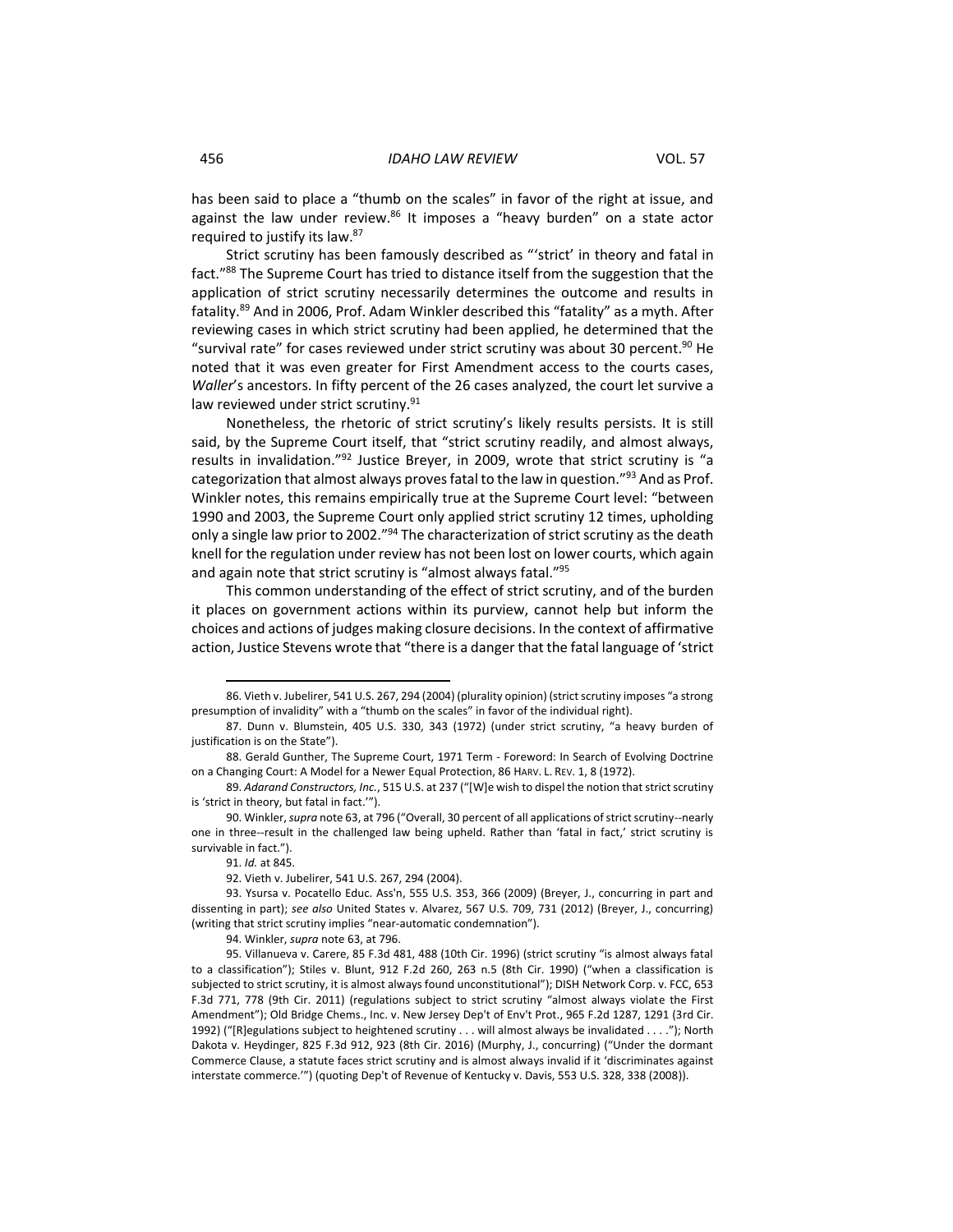scrutiny' will skew the analysis and place well-crafted benign programs at unnecessary risk."<sup>96</sup> Professor Eugene Volokh has expressed a similar concern about strict scrutiny's language in the First Amendment context, writing that it "risks leading courts and legislators to the wrong conclusions, it causes courts to apply the test disingenuously, and it distracts us from looking for a better approach."<sup>97</sup> There is substance to the standard. Judges and litigants both should be expected to be aware of and responsive to it.

### B. The Purposes of Strict Scrutiny

<span id="page-10-0"></span>Every personal right enshrined in the Constitution is an important one. There is, nonetheless, a hierarchy in terms of the protections extended to those differing rights. Strict scrutiny, the "most exacting scrutiny," the "most demanding" form of review, is extended to few.<sup>98</sup> As explained below, it is not employed to review other criminal procedure rights. 99

Strict scrutiny is employed in an Equal Protection context to "flush out" unconstitutional motivations.<sup>100</sup> Laws are subject to heightened scrutiny when the court suspects that the classification they are based on does not reflect "sensible grounds"<sup>101</sup> or "meaningful considerations."<sup>102</sup> Heightened scrutiny applies only after the court presumes an illicit motive, which is presumed when, for instance, race is the instant classification in an Equal Protection case.<sup>103</sup> "[A]II governmental action based on race—a group classification long recognized as in most circumstances irrelevant and therefore prohibited—should be subjected to detailed judicial inquiry . . . . "104

In the Equal Protection context, courts apply a more lenient form of scrutiny to gender classifications than to race classifications precisely because they are *less*

457

<sup>96.</sup> Adarand Constructors, Inc. v. Pena, 515 U.S. 200, 243 n.1 (1995) (Stevens, J., dissenting).

<sup>97.</sup> Eugene Volokh, Freedom of Speech, Permissible Tailoring and Transcending Strict Scrutiny, 144 U. PA. L. REV. 2417, 2418 (1996).

<sup>98.</sup> *See, e.g.*, Turner Broad. Sys. v. FCC, 512 U.S. 622, 642 (1994); City of Boerne v. Flores, 521 U.S. 507, 511 (1997).

<sup>99.</sup> *See* discussion *infra* Section V.

<sup>100.</sup> JOHN HART ELY, DEMOCRACY AND DISTRUST 146 (1980); City of Richmond v. J.A. Croson Co., 488 U.S. 469, 493 (1989) (plurality opinion) ("[T]he purpose of strict scrutiny is to `smoke out' illegitimate uses of race . . . [and to determine] that there is little or no possibility that the motive for the classification was illegitimate racial prejudice or stereotype."). United States v. Carolene Prods. Co., 304 U.S. 144, 153 n.4 (1938), also famously raised the possibility that "prejudice against discrete and insular minorities may be a special condition, which tends seriously to curtail the operation of those political processes ordinarily to be relied upon to protect minorities, and which may call for a correspondingly more searching judicial inquiry."

<sup>101.</sup> City of Cleburne v. Cleburne Living Ctr., 473 U.S. 432, 440 (1985).

<sup>102.</sup> *Id.* at 441; Adarand Constructors, Inc. v. Pena, 515 U.S. 200, 228 (1995) ("By requiring strict scrutiny of racial classifications, we require courts to make sure that a governmental classification based on race, which 'so seldom provide[s] a relevant basis for disparate treatment,' is legitimate, before permitting unequal treatment based on race to proceed.") (internal citations omitted).

<sup>103.</sup> ELY, *supra* note 100, at 154 ("[L]abeling a classification 'suspect' means functionally . . . that a prima facie case has been made out and that the inquiry into its suspiciousness should continue.").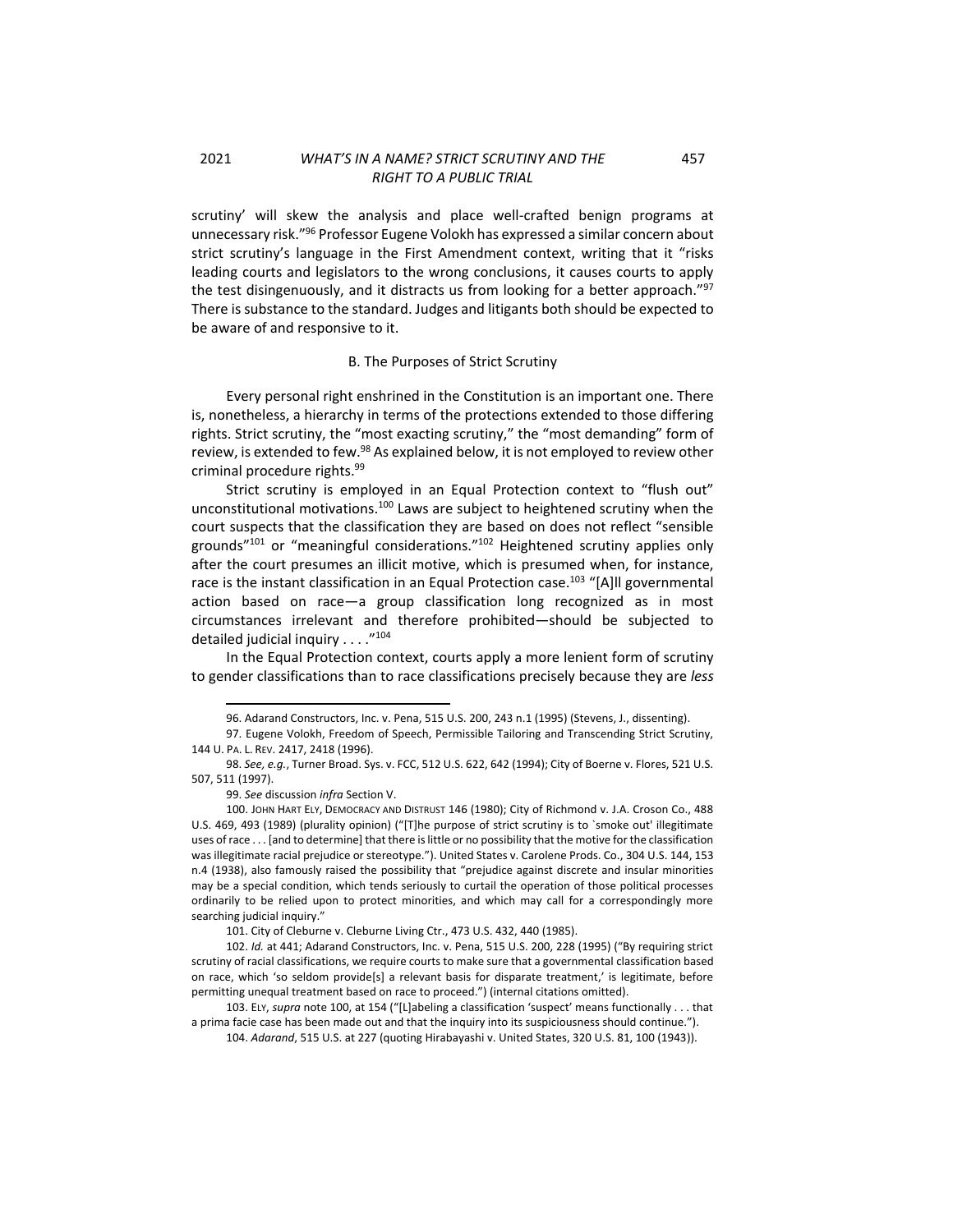suspicious of the motives behind them.<sup>105</sup> We believe it is more likely (though still unlikely) that there is a legitimate purpose behind a gender classification than a racial one.<sup>106</sup> We know that there may be acceptable bases for those classifications.<sup>107</sup> That level of suspicion dictates the level of scrutiny, a reduction from strict to intermediate.<sup>108</sup>

Similarly, in the First Amendment context, courts apply strict scrutiny to content-based laws because they presume there are so few legitimate reasons for a government entity to restrict expression based on its content.<sup>109</sup> Because government has, generally, no power to regulate content, $110$  when it does, it is regarded with the suspicion that strict scrutiny imposes.<sup>111</sup> Content-based laws run the risk that they will be "used for invidious, thought-control purposes."112

These are not the only constitutional contexts in which strict scrutiny appears, but the Equal Protection and First Amendment contexts evidence the purpose of strict scrutiny, generally. It is applied when the courts have reason to believe that the very nature of the government action under review leads to a probability of invalidity.<sup>113</sup> When strict scrutiny is applied, it is because it is easy for the court to imagine an improper purpose at play, one that may well be "flushed out" and rightfully condemned by strict scrutiny's procedure.<sup>114</sup> The presumption of invalidity indicates that the court *expects* the law to stem from an improper motivation.<sup>115</sup>

This is an ill-fitting justification for applying strict scrutiny to courtroom closure decisions. One of the purposes of the public trial right is to provide the sunlight that will prevent the judge and prosecutor from imposing unfair procedures on a defendant.<sup>116</sup> It seems improbable, however, that a trial court's

109. Reed v. Town of Gilbert, 576 U.S. 155, 163 (2015) ("Content-based laws—those that target speech based on its communicative content—are presumptively unconstitutional.").

<sup>105.</sup> Ashutosh Bhagwat, *Purpose Scrutiny in Constitutional Analysis*, 85 CAL. L. REV. 297, 303 (1997) ("Actions that look particularly suspicious are subject to 'strict scrutiny,' those that are somewhat suspicious are subject to 'intermediate scrutiny,' and the most innocuous receive 'rational basis' review.").

<sup>106.</sup> *Id*. at 359 ("With gender . . . biological differences between the sexes will remain in existence, and therefore true 'equality' might well require differing treatment."); United States v. Virginia, 518 U.S. 515, 533 (1996) ("Supposed 'inherent differences' are no longer accepted as a ground for race or national origin classifications. Physical differences between men and women, however, are enduring . . . .") (internal citation omitted).

<sup>107.</sup> *Id*.

<sup>108.</sup> *See* Bhagwat, *supra* note 105, at 303.

<sup>110.</sup> Police Dep't of Chi. v. Mosley, 408 U.S. 92, 95 (1972).

<sup>111.</sup> *See* BellSouth Corp. v. FCC, 144 F.3d 58, 69 (D.C. Cir. 1998).

<sup>112.</sup> Madsen v. Women's Health Ctr., 512 U.S. 753, 794 (1994) (Scalia, J., concurring in part). In contrast, lesser scrutiny applies to laws that "do not pose such inherent dangers to free expression, or present such potential for censorship or manipulation, as to justify application of the most exacting level of First Amendment scrutiny." Turner Broad. Sys. v. FCC, 512 U.S. 622, 661 (1994).

<sup>113.</sup> *See* Shaw v. Reno, 509 U.S. 630, 643 (1993) (presuming invalidity of racial classification); R.A.V. v. City of St. Paul, 505 U.S. 377, 382 (1992) (presuming invalidity of content-based speech restriction).

<sup>114.</sup> *See, e.g.*, Stephen E. Gottlieb, *Tears for Tiers on the Rehnquist Court*, 4 U. PA. J. CONST. L. 350, 362 (2002) ("It has long been noted that strict scrutiny flushes out bad motives.").

<sup>115.</sup> Cass R. Sunstein, The Supreme Court 1995 Term, Foreword*, Leaving Things Undecided*, 110 HARV. L. REV. 4, 78 (1996) (strict scrutiny "ensure[s] that courts are most skeptical in cases in which it is highly predictable that illegitimate motives are at work.").

<sup>116.</sup> Peterson v. Williams, 85 F.3d 39, 43 (2nd Cir. 1996) (citing *Waller*, 467 U.S. at 46).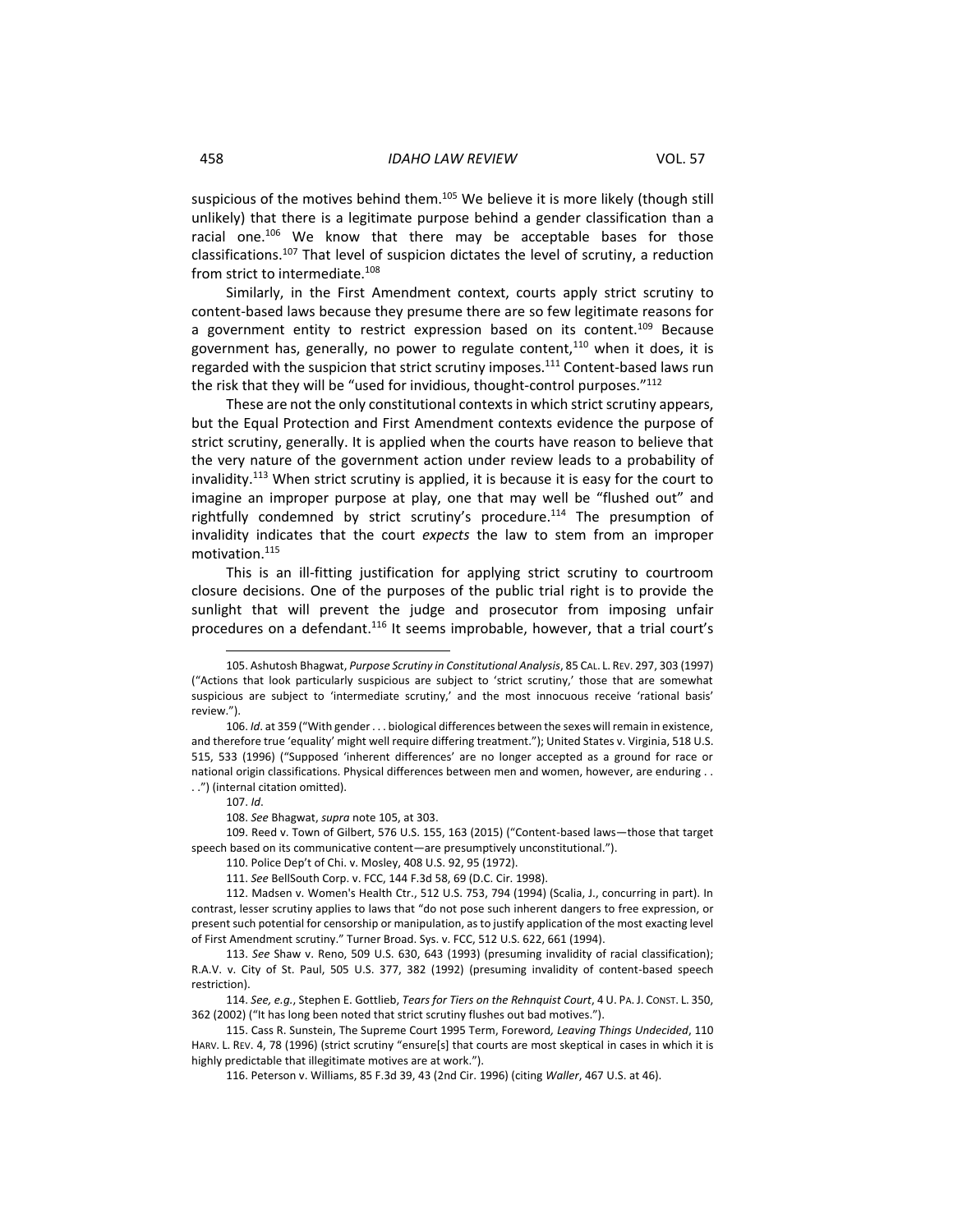desire to engage in nefarious rights-denying behavior is its motivation for a closure. Less probable still is that the court, colluding with the prosecutor, intends to shield the prosecutor's behavior from the public. These are *possibilities* of course, possibilities that provide the very reason for the public trial right, but they should hardly be presumed. Instead, it is easier to imagine proper purposes for closing a courtroom: protecting a witness's identity, protecting a child witness from public scrutiny, maintaining order in the courtroom, or perhaps preventing illness.<sup>117</sup> There is little reason for a reviewing court to begin from a position of great suspicion of the trial court's motives in ordering a closure. Instead, a proper motivation is a far more likely explanation for a closure decision. Courtrooms may be closed for inadequate reasons, and are accordingly due some scrutiny, but they are rarely closed for wrongful ones.

### <span id="page-12-0"></span>IV. COMPARING SCRUTINY IN OTHER CONSTITUTIONAL CONTEXTS TO THE RIGHT TO A PUBLIC TRIAL

#### A. Government Interests

<span id="page-12-1"></span>The first inquiry a reviewing court must make when it applies strict scrutiny is whether the government interest pursued is strong enough to justify the government's action.<sup>118</sup> One of the reasons that courtroom closures regularly survive the crucible of *Waller* scrutiny is that the interests proposed by the trial court as "overriding" are typically what could be called "micro" interests—interests in protecting the particular players in the particular scene of the trial. They are interests that relate to safety, to the emotional well-being of individuals, and to order in the courtroom. They tend not to be highly debatable as either a category of protectable interest or in degree of importance. In that way, they differ from the interests presented in many other strict scrutiny scenarios. In those cases, the asserted compelling interests tend to be "macro" interests. These macro interests are typically abstract, generalized interests, inuring to the benefit of society broadly. They are the polity's interests, and they may be debatable. This affects how they are viewed by the courts.

Great judicial debates have taken place over the significance of asserted justifications for government actions, especially in the context of Equal Protection. The justices have debated whether maintaining a diverse student body in a university is "compelling"; a majority concluded yes.<sup>119</sup> They have argued over whether providing role models to minority students is "compelling"; that majority

459

<sup>117.</sup> Stephen E. Smith, *The Right to a Public Trial in the Time of COVID-19*, 77 WASH. & LEE L. REV. ONLINE 1 (2020).

<sup>118.</sup> *See, e.g.*, Wersal v. Sexton, 674 F.3d 1010, 1020 (8th Cir. 2012) ("Under strict scrutiny, [the government must show its laws] (1) advance a compelling state interest and (2) are narrowly tailored to serve that interest.").

<sup>119.</sup> Grutter v. Bollinger, 539 U.S. 306, 328 (2003) (concluding school had compelling interest in student diversity); *Id.* at 355 (Thomas, J., concurring in part and dissenting in part) (concluding otherwise).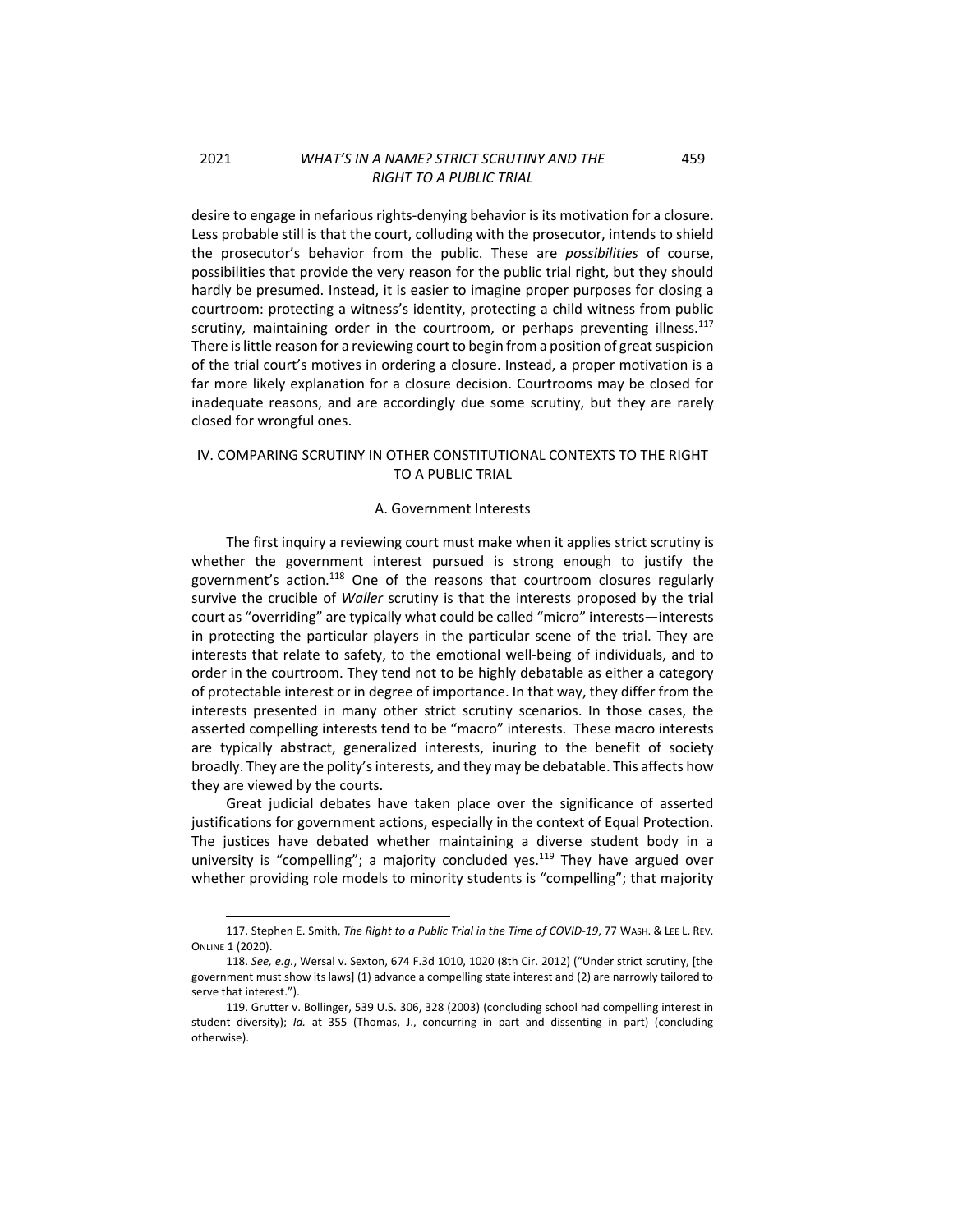concluded no.<sup>120</sup> And so on. The Court has also rejected debatable interests such as "leveling the playing field" $121$  and avoiding political favoritism or influence $122$  in campaign finance contexts.

*Richmond v. J.A. Croson Co.*<sup>123</sup> provides an example of the sort of "macro" interest that the Court is suspicious of. In *Croson*, the City of Richmond imposed a set-aside requiring that thirty percent of the dollar amount of any city construction contract be awarded to minority businesses.<sup>124</sup> This quota requirement was justified by the city as a remedial measure to address a history of discrimination in the city's construction industry.<sup>125</sup> The Court rejected this as a "compelling interest."<sup>126</sup> It criticized the justification, saying, "a generalized assertion that there has been past discrimination in an entire industry provides no guidance for a legislative body to determine the precise scope of the injury it seeks to remedy."<sup>127</sup> It further described the government interest as "amorphous" and speculative.<sup>128</sup>

An asserted interest may also be rejected as compelling if there is insufficient certainty that the problem, which may sound compelling in the abstract, is concretely at issue. For example, in *Brown v. Entertainment Merchants Association*, the government wished to regulate violent video games, asserting an interest in preventing the development of violent tendencies in teens.<sup>129</sup> The Court rejected this speech restriction, analyzed under strict scrutiny, because there was inadequate evidence of "a direct causal link between violent video games and harm to minors."<sup>130</sup> This sort of empirical inadequacy will rarely be at issue in a public trial case, where the needs for courtroom closure are immediately apparent. *Brown* presents an inadequately documented social concern, a macro concern, rather than an easily documented micro courtroom concern.

Less debatable interests, in the First Amendment context, have included "preserving public confidence in the integrity of the judiciary," $131$  "ensuring that an individual's right to vote is not undermined by fraud in the election process,"132 and "protecting the physical and psychological well-being of minors" who view certain material.<sup>133</sup> These may be broad societal, "macro" interests, but they are ones more easily agreed upon.

Thankfully, there is no need to catalog the Court's treatment of particular interests asserted to satisfy the ends requirement of strict scrutiny. Instead, it is

<sup>120.</sup> Wygant v. Jackson Bd. of Educ., 476 U.S. 267, 274 (1986) (plurality opinion) (concluding that providing minority role models for minority students is not a compelling interest); *id*. at 316–17 (Stevens, J., dissenting) (concluding otherwise).

<sup>121.</sup> Ariz. Free Enter. Club's Freedom Club PAC v. Bennett, 564 U.S. 721, 749 (2011) (holding that matching funds rules cannot survive strict scrutiny).

<sup>122.</sup> Citizens United v. Fed. Election Comm'n, 558 U.S. 310, 359 (2010) (holding campaign finance law does not survive strict scrutiny).

<sup>123.</sup> Richmond v. J.A. Croson Co., 488 U.S. 469 (1989).

<sup>124.</sup> *Id.* at 477.

<sup>125.</sup> *Id.* at 498.

<sup>126.</sup> *Id.* at 486.

<sup>127.</sup> *Id.* at 498. 128. *Id.* at 499.

<sup>129.</sup> Brown v. Entm't Merchs. Ass'n, 564 U.S. 786, 799 (2011).

<sup>130.</sup> *Id*.

<sup>131.</sup> Williams-Yulee v. Fla. Bar, 575 U.S. 433, 444 (2015).

<sup>132.</sup> Burson v. Freeman, 504 U.S. 191, 199 (1992).

<sup>133.</sup> Sable Commc'ns of Cal., Inc. v. FCC, 492 U.S. 115, 126 (1989).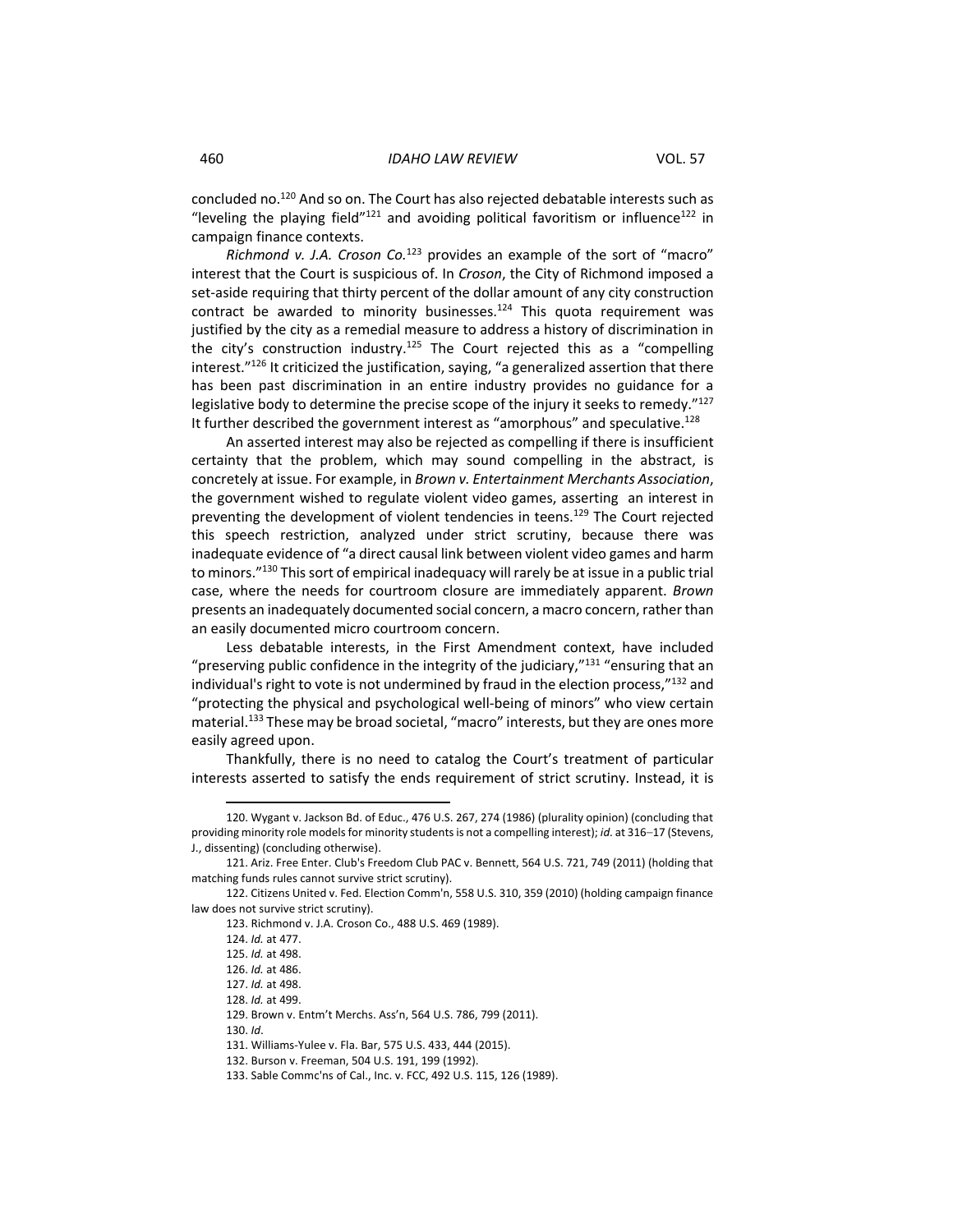sufficient to contrast those kinds of broad, debated macro interests with the kinds of interests that arise in courtroom closure decision making. The micro interests presented in public trial cases pertain not to the polity at large, but to the individual participants in the proceeding—the defendant, the judge, or a witness. A micro interest is more easily appreciated by a reviewing court and is less subject to political dispute as to its importance.

For instance, an overriding interest required to justify a courtroom closure was found when a closure was ordered to protect a 12-year-old victim-witness "from embarrassment and shame. $134$  This is not a question about a broad social issue, but about how one person, in one environment, can be protected.

Besides the prevention of emotional harm, physical harm may be at issue. It seems indisputable that the physical well-being of specified individuals may justify a courtroom closure, and indeed, it has been so held: "[t]he safety of law enforcement officers 'unquestionably' may constitute an overriding interest."135 A non-exhaustive list of overriding interests also includes the need to maintain order in the courtroom,<sup>136</sup> and prevention of witness intimidation and tampering.<sup>137</sup>

This is not to suggest that asserted interests are always accepted in courtroom closure analyses. For instance, a court found no overriding interest in encouraging a reluctant witness to testify, at least when "the district court made clear its belief that closure would not protect the witness or his identity."<sup>138</sup> Moreover, "a vague assertion that 'disparaging things' were said by unidentified individuals cannot suffice to close a courtroom to members of the public during a criminal trial." $139$ And insufficient space because of the size of the venire, along with an undifferentiated risk of tainting the jury pool have been rejected as "overriding reasons" for closure.<sup>140</sup>

<sup>134.</sup> Bowers v. Michigan, No. 16-2325, 2017 U.S. App. WL 1531958, at \*1 (6th Cir. Apr. 28, 2017) (citing People v. Bowers, No. 301811, 2012 WL 1560357, at \*1 (Mich. Ct. App. May 3, 2012)); Globe Newspaper Co. v. Super. Ct. for Cty. of Norfolk, 457 U.S. 596 at 607–08 (1982) (stating, in First Amendment context, that "the physical and psychological well-being of a minor" is a compelling justification for closure); Bell v. Jarvis, 236 F.3d 149, 168 (4th Cir. 2000) (concluding that the "state demonstrated an over-riding, compelling interest in protecting a child victim from the embarrassment and trauma associated with relating the details of multiple rapes and sexual molestation by a family member"); United States v. Yazzie, 743 F.3d 1278, 1287 (9th Cir. 2014) ("ensuring a child victim's ability to effectively communicate is . . . a compelling higher value that can justify a closure."). The government interest in protecting child witnesses and victims is also manifested in a federal statute, 18 U.S.C. § 3509 (2018), that specifically provides for courtroom closures in child cases. Of course, constitutional mandates would trump the statute.

<sup>135.</sup> Moss v. Colvin, 845 F.3d 516, 520 (2nd Cir. 2017) (quoting People v. Ramos, 685 N.E.2d 492, 496 (N.Y. 1997)); Rodriguez v. Miller, 537 F.3d 102, 110 (2nd Cir. 2008) ("It is clear that the State has an 'overriding interest' in protecting the identity of its undercover officers.").

<sup>136.</sup> Tucker v. Superintendent Graterford SCI, 677 F. App'x 768, 777 (3rd Cir. Feb. 3, 2017).

<sup>137.</sup> *Id*.

<sup>138.</sup> United States v. Candelario-Santana, 834 F.3d 8, 23-24 (1st Cir. 2016).

<sup>139.</sup> United States v. Simmons, 797 F.3d 409, 415 (6th Cir. 2015).

<sup>140.</sup> Presley v. Georgia, 558 U.S. 209, 216 (2010); Gibbons v. Savage, 555 F.3d 112, 117 (2nd Cir. 2009); United States v. Gupta, 699 F.3d 682, 687–88 (2nd Cir. 2012).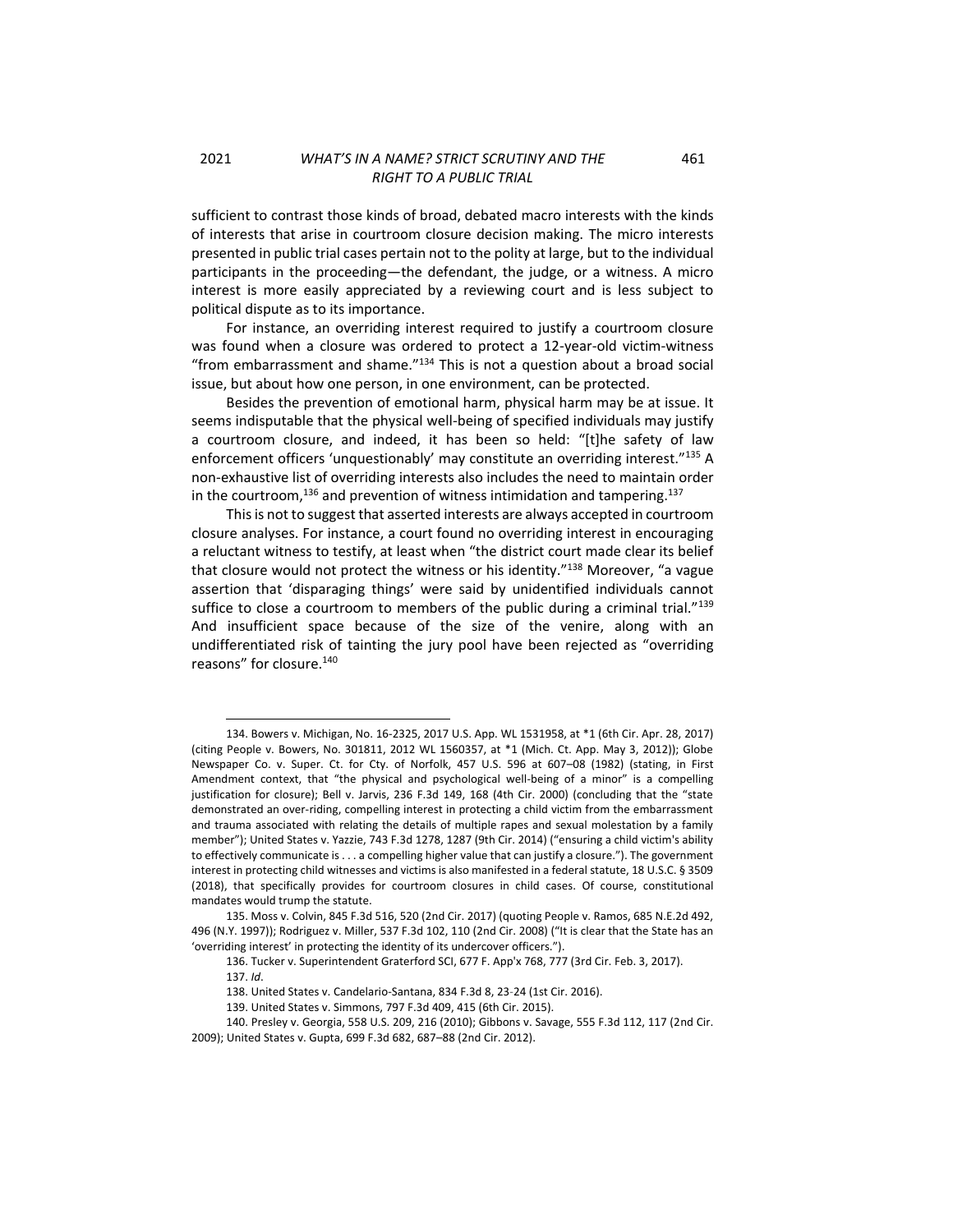#### 462 *IDAHO LAW REVIEW* VOL. 57

The types of interests at play in courtroom closure cases, whether accepted as overriding or not, all share the common feature of being about courtroom actors. They do not ask whether a broad social policy should be honored. They ask whether a witness's shame is great enough. They ask whether the danger to an informant is real enough. They ask what kind of disorder the judge should expect to arise. These are deeply factual questions, and ones made in the moment by an individual: the judge. In contrast, governmental classifications based on race are generally (though not always<sup>141</sup>) made by a legislative body and are broadly applicable. The effects of a discriminatory statute are felt widely.

*Waller* scrutiny arises in a circumscribed realm—the context of a courtroom proceeding. The closure of the court is attributable to a judge and is applicable to a particular defendant (or group of defendants) in a discrete case. The societal stakes are necessarily lower. This takes the "counter-majoritarian difficulty" $142$  with judicial review off the table. Courtroom closures do not implicate the democratic process or take rule-making responsibility from the people. Unlike true "strict scrutiny," as it is typically applied to laws concerned with broad social goals, *Waller*'s species is concerned with the nitty gritty purposes of courtroom management.

### B. Narrowly Tailored Means

<span id="page-15-0"></span>The second step of strict scrutiny requires that the means chosen to effect the government interest is narrowly tailored to accomplish it.<sup>143</sup> *Waller* phrases its means requirement as one requiring a choice of means "no broader than necessary."<sup>144</sup> This is an unusual phrase to use in lieu of "narrow tailoring,"<sup>145</sup> but appears interchangeable with it.<sup>146</sup> In a mine-run strict scrutiny matter, a failure of tailoring is the expected reason for a law to be invalidated.<sup>147</sup> Narrow tailoring is said to require a necessary means, the least restrictive alternative.<sup>148</sup> But it turns out that there are almost always other things a government can do to serve its goal either without infringing, or infringing to a lesser degree, a constitutional right.<sup>149</sup> Accordingly, few government choices pass this gauntlet.

Strict scrutiny typically requires that when "a less restrictive alternative would serve the Government's purpose, the [government] must use that alternative."<sup>150</sup>

<sup>141.</sup> *See*, *e.g.*, Palmore v. Sidoti, 466 U.S. 429 (1984) (reviewing judicial order for compliance with Equal Protection Clause).

<sup>142.</sup> *See* ALEXANDER M. BICKEL, THE LEAST DANGEROUS BRANCH 16 (1962) (coining term "countermajoritarian difficulty").

<sup>143.</sup> *See, e.g.*, United States v. Paradise, 480 U.S. 149, 167 (1987).

<sup>144.</sup> Waller v. Georgia, 467 U.S. 39, 48 (1984).

<sup>145.</sup> A search for the phrase brings up only 17 Supreme Court uses.

<sup>146.</sup> *See* Burson v. Freeman, 504 U.S. 191, 228 (1992) (Stevens, J., dissenting) (describing strict scrutiny as requiring a means "no broader than necessary"); California Med. Ass'n v. Fed. Elec. Comm'n, 453 U.S. 182, 202 (1981) (Blackmun, J., concurring) (stating that "full First Amendment protection" includes a choice of means "no broader than necessary").

<sup>147.</sup> *See* Bhagwat, *supra* note 105, at 308 n.32.

<sup>148.</sup> Sable Commc'ns of California, Inc. v. FCC, 492 U.S. 115, 128 (1989); *see* Varol, *supra* note 11, at 1256 (noting that traditional narrow tailoring "requires the exhaustion of less restrictive alternatives").

<sup>149.</sup> *See, e.g.*, United States v. Playboy Ent. Grp., Inc., 529 U.S. 803, 808 (2000). 150. *Id.* at 813.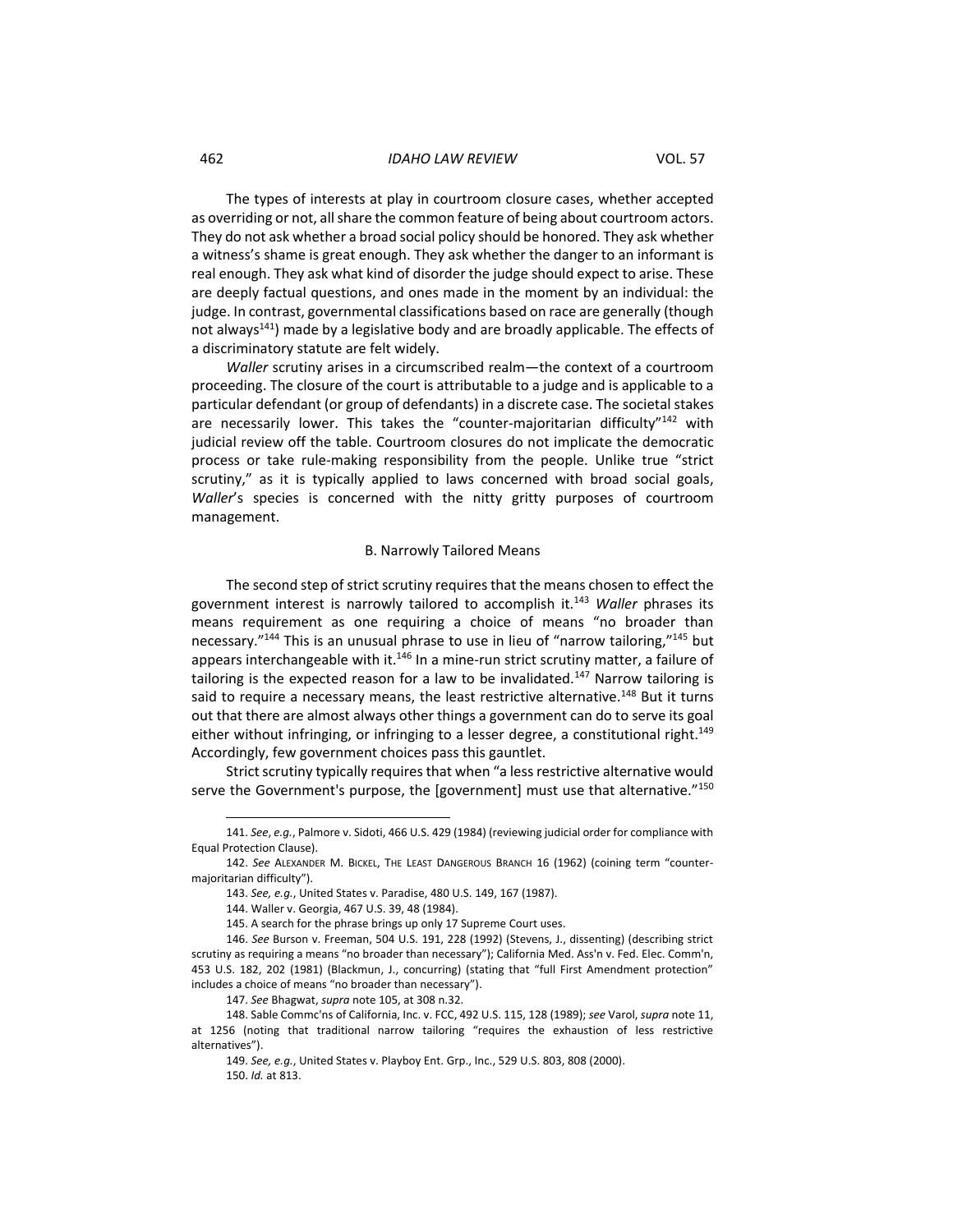There are, of course, innumerable examples; *United States v. Playboy Entertainment Group, Inc.*<sup>151</sup> provides one. There, Congress passed a law that required cable operators either to scramble sexually explicit channels in full or to limit programming on the channels to limited hours.<sup>152</sup> The Court determined that, beyond these two choices, there were *other ways* the government could achieve its purpose of protecting children: there was evidence that cable channels could block content, on request, on a household by household basis.<sup>153</sup> Assessing the question of less restrictive alternatives, the Court concluded that "targeted blocking is less restrictive than banning, and the Government cannot ban speech if targeted blocking is a feasible and effective means of furthering its compelling interests."<sup>154</sup>

Evidence of the alternatives, as was available in the *Playboy* case, need not be provided, however. Adequacy of tailoring may be determined by the court simply hypothesizing alternatives. The Supreme Court's opinion in *Presley v. Georgia*, a public trial case, provides an example.<sup>155</sup> In *Presley*, the trial judge had closed the courtroom to the public because there "just wasn't space," and because he worried that the defendant's uncle, the lone spectator attending the trial, might make prejudicial remarks that the close-quarters jurors might hear. <sup>156</sup> The Court indicated that it could easily conjure alternatives to closure: "some possibilities include reserving one or more rows for the public; dividing the jury venire panel to reduce courtroom congestion; or instructing prospective jurors not to engage or interact with audience members." 157 If there are other choices the government can make that are less restrictive of the constitutional right at issue, strict scrutiny—as it usually presents—requires that the right-preserving choice be made.<sup>158</sup>

But *Presley* is an unusual public trial case. *Waller* review, as it is actually practiced, is unlike traditional strict scrutiny in its means analysis. The means analysis performed in public trial cases—the inquiry into narrow tailoring—reflects an inquiry into reasonableness.<sup>159</sup> It does not reflect the sort of demands that strict scrutiny usually entails. Under *Waller* review, time and again, some sort of alternative is either presented to courts, or is imaginable, in lieu of closure.<sup>160</sup> Nonetheless, time and again, reviewing courts are not so demanding and accept the closure.<sup>161</sup> This result seems appropriate to the task of courtroom management.

157. *Id.* at 215; *see also* People v. Evans, 69 N.E.3d 322, 326 (Ill. App. Ct. 2016) ("[W]e can conceive reasonable alternatives—many of which are based in common sense.").

<sup>151.</sup> *Id*.

<sup>152.</sup> *Id.* at 806.

<sup>153.</sup> *Id.* at 808.

<sup>154.</sup> *Id.* at 815. Sable Commc'ns of California, Inc. v. FCC, 492 U.S. 115, 128 (1989) (suggesting that, instead of a ban on "dial-a-porn," "credit card, access code, and scrambling rules [might be] a satisfactory solution to the problem of keeping indecent dial-a-porn messages out of the reach of minor.").

<sup>155.</sup> *See generally* 558 U.S. 209 (2010).

<sup>156.</sup> *Id.* at 210-11.

<sup>158.</sup> *E.g.*, McCullen v. Coakley, 573 U.S. 464, 478 (2014).

<sup>159.</sup> *See infra* Part VI.

<sup>160.</sup> *See infra* note[s 212](#page-22-0)–[229](#page-23-1) and accompanying text.

<sup>161.</sup> *Id*.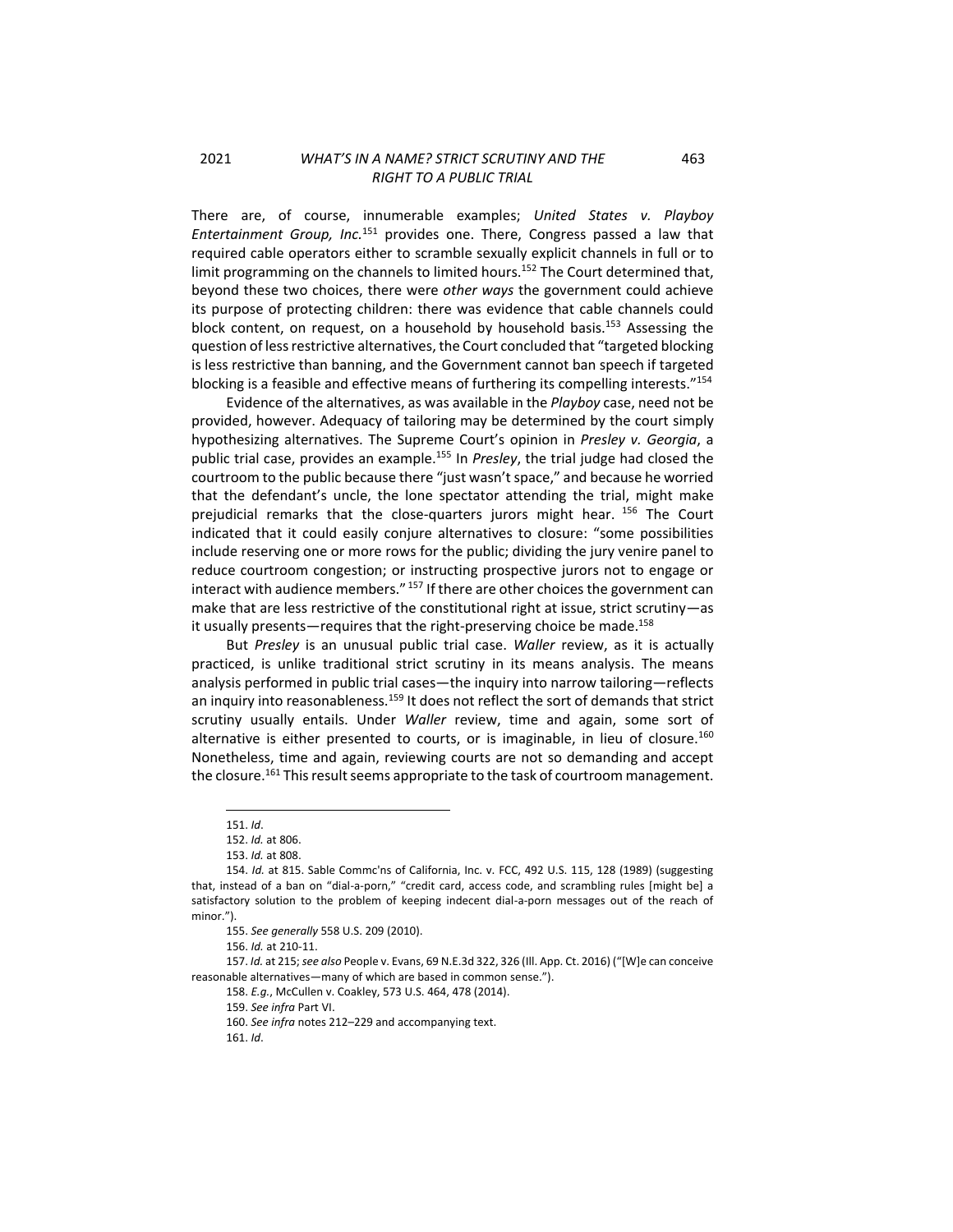A judge should not be burdened with determining the best possible approach—the narrowly tailored one—but should instead need only act reasonably.

If *Waller* manifested true strict scrutiny, there would always be some alternative to closing the courtroom. If an informant's identity is at risk, hide the informant behind a screen.<sup>162</sup> If there is a nervous child witness, let the child spend however long it takes with a child psychologist. But these measures are not required, because they would inhibit the normal course of proceedings. It turns out, the normal course of proceedings is more important to courts than the ability of some small portion of the public to be able to sit in the courtroom's pews.<sup>163</sup>

It may be argued that this adjusted, more flexible, scrutiny is textually required by the *Waller* test. After all, *Waller* not only requires that the means chosen be "no broader than necessary," it also says in its third prong, that the trial court "must consider reasonable alternatives" to closure.<sup>164</sup> It may be that this is an explicit release from the responsibility to choose the "least restrictive alternatives" under strict scrutiny. Indeed, this may be the "hook" courts could use to conceive of *Waller* as a flexible test. The third factor's use of the word "reasonable" should suffuse the entire inquiry.

But this third factor, along with the fourth factor's requirement that the court "must make findings,"<sup>165</sup> seems to be more of a procedural demand than a substantive one. It makes explicit what is implicit in standard narrow tailoring evaluation—that alternatives must be considered. And again, the *Waller* Court purported to be applying the strict scrutiny test handed down from *Press-Enterprise* and *Globe Newspapers* before it, without indicating it intended to create a new, divergent doctrine.<sup>166</sup>

### V. TESTS APPLIED IN OTHER CRIMINAL PROCEDURE CONTEXTS

<span id="page-17-0"></span>Strict scrutiny, as used in other constitutional contexts, is foreign to criminal procedure decision-making.<sup>167</sup> Fourth, Fifth, and Sixth Amendment procedural rights—besides the right to a public trial—are not analyzed using the tiered scrutiny approach. Without too exhaustive a canvass of criminal procedure's tools of scrutiny, it is worth some review of the types of tests commonly used in constitutional criminal procedure. It may be that practical *Waller* scrutiny derives some of its features from them.

Some criminal procedure tests are phrased in terms of categorical rights of defendants—

<sup>162.</sup> *Compare* Hargett v. Giambruno, 291 F. App'x 402, 404 (2nd Cir. 2008) (undercover officer placed behind screen), *with* Bowden v. Keane, 237 F.3d 125, 130 (2nd Cir. 2001) (courtroom closed to protect undercover officer).

<sup>163.</sup> *See, e.g.*, United States v. Yazzie, 743 F.3d 1278, 1290 (9th Cir. 2014) ("Here, a two-way closed circuit television or videotaped depositions, such as George now recommends, would materially change the nature of the proceedings.").

<sup>164.</sup> Waller v. Georgia, 467 U.S. 39, 48 (1984).

<sup>165.</sup> *Id*.

<sup>166.</sup> *See supra* note[s 33](#page-3-2)–[46](#page-4-1) and accompanying text.

<sup>167.</sup> *See* Bhagwat, *supra* note 105 at 303 ("[T]he Supreme Court's constitutional jurisprudence where individual rights are concerned—*with the exception of criminal procedure*—has come to be dominated by a three-tiered system under which governmental action is categorized according to some predetermined criteria, and then subjected to an appropriate level of scrutiny.") (emphasis added).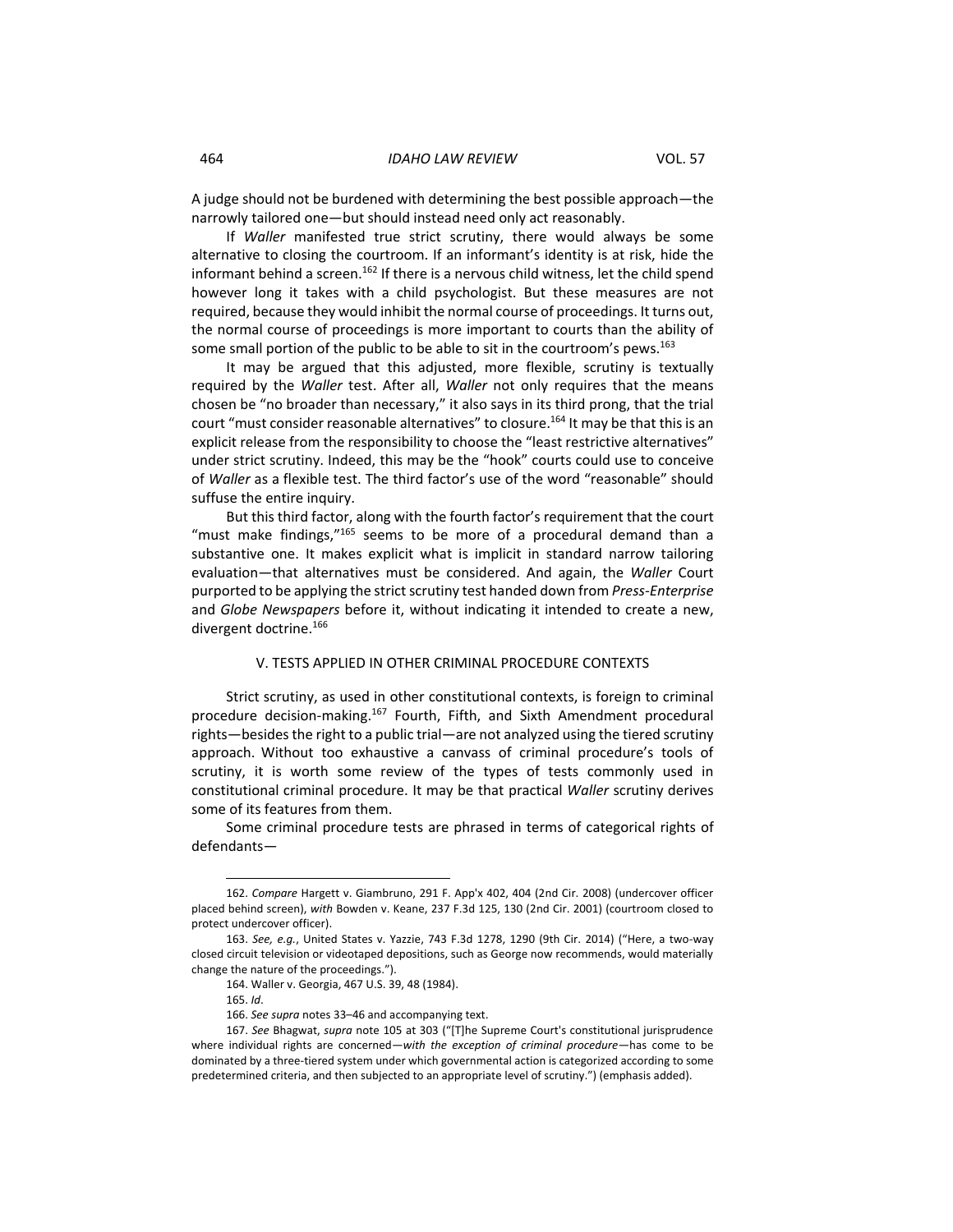whether their rights are violated or not. For instance, under the Sixth Amendment's Confrontation Clause, past testimonial statements by witnesses who are not subject to cross-examination at trial may not be admitted—period—unless the witness is unavailable and there has been a prior opportunity for crossexamination. <sup>168</sup> But the public trial right has never been considered absolute.<sup>169</sup>

Many other constitutional procedural rights consider the circumstances to assess the reasonableness of the government action. A determination of whether law enforcement has "probable cause" to search, $170$  for instance, is a "commonsense, practical question" that is evaluated by looking at the totality of circumstances. $171$  It is a "nontechnical conception that deals with the factual and practical considerations of everyday life on which reasonable and prudent men, not legal technicians, act."<sup>172</sup> Of course, a reasonableness inquiry is built into search and seizure law. The Fourth Amendment prohibits only "unreasonable searches and seizures."<sup>173</sup>

Similarly, the determination of whether a defendant is "in custody" for purposes of the Fifth Amendment's right against self-incrimination<sup>174</sup> is made from the perspective of how a reasonable person, under the circumstances, would perceive their situation.<sup>175</sup>

The Sixth Amendment provides the right to counsel of the defendant's choosing.<sup>176</sup> However, when a defendant chooses to be represented by a particular attorney whose selection may lead to conflicted representation (for instance, among multiple defendants in one case), the Supreme Court has indicated that a trial court's rejection of that choice is subject only to review for abuse of discretion.<sup>177</sup> The abuse of discretion standard, permitting the court to choose between many possible responses, is about as far from strict scrutiny as may be imagined.<sup>178</sup>

The Sixth Amendment's right to counsel also includes the right to the effective assistance of counsel. $179$  Here, too, a generous standard is applied. All that is required is "reasonably effective assistance."<sup>180</sup> The right is violated when counsel's representation falls "below an objective standard of reasonableness."<sup>181</sup>

170. U.S. CONST. amend. IV.

180. *Id*.

<sup>168.</sup> Crawford v. Washington, 541 U.S. 36, 68-69 (2004).

<sup>169.</sup> *See, e.g.*, United States v. Eisner, 533 F.2d 987, 993 (6th Cir. 1976).

<sup>171.</sup> Illinois v. Gates, 462 U.S. 213, 230–31 (1983).

<sup>172.</sup> Maryland v. Pringle, 540 U.S. 366, 370 (2003) (internal quotation marks omitted).

<sup>173.</sup> U.S. CONST. amend. IV.

<sup>174.</sup> U.S. CONST. amend. V.

<sup>175.</sup> J.D.B. v. North Carolina, 564 U.S. 261, 270 (2011).

<sup>176.</sup> Wheat v. United States, 486 U.S. 153, 157 (1988).

<sup>177.</sup> *Id.* at 164.

<sup>178.</sup> Interpharm, Inc. v. Wells Fargo Bank, 655 F.3d 136, 146 (2nd Cir. 2011) ("[D]iscretion is commonly understood to allow a decision maker to choose from a broad range of choices not conflicting with law or reason."); *see also* Kode v. Carlson, 596 F.3d 608, 612 (9th Cir. 2010).

<sup>179.</sup> Strickland v. Washington, 466 U.S. 668, 687 (1984).

<sup>181.</sup> Hill v. Lockhart, 474 U.S. 52, 57 (1985).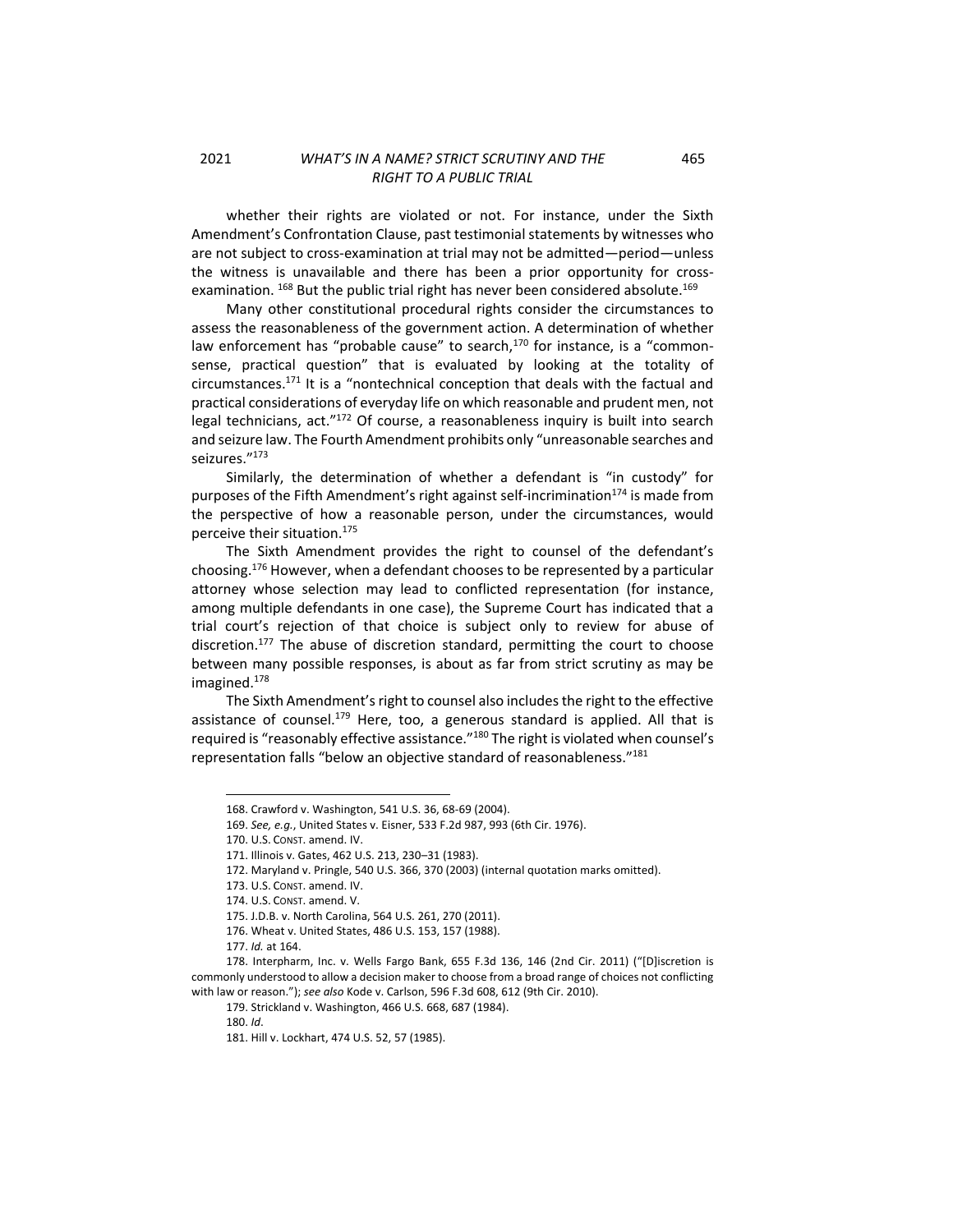#### 466 *IDAHO LAW REVIEW* VOL. 57

Another example of fact-based, reasonableness determinations in constitutional criminal procedure cases is that provided by the right to a public trial's clause-mate: the right to a speedy trial.<sup>182</sup> An objection may be made that the comparison is inapt. A trial's "speed" is necessarily assessed by degree. Was one day required? Were 10,000 days? The space between is not black and white, but a shade of grey. The public trial right is more amenable to a black and white approach—the trial was open, or it was not?<sup>183</sup> Nonetheless, both are constitutional guarantees of particular treatment in the course of court proceedings.

In *Barker v. Wingo*, the Court acknowledged that it was creating "a balancing test [that] necessarily compels courts to approach speedy trial cases on an ad hoc basis."<sup>184</sup> It provided a non-exclusive list of factors to determine whether the Speedy Trial right was violated.<sup>185</sup> These included the "[I]ength of delay, the reason for the delay, the defendant's assertion of his right, and prejudice to the defendant."<sup>186</sup> The Court did not create a categorical strength-of-justification rule with language requiring compelling, overriding, substantial, or other particular interests.<sup>187</sup> Instead, it noted that "different weights should be assigned to different reasons": 188

A deliberate attempt to delay the trial in order to hamper the defense should be weighted heavily against the government. A more neutral reason such as negligence or overcrowded courts should be weighted less heavily but nevertheless should be considered since the ultimate responsibility for such circumstances must rest with the government rather than with the defendant. Finally, a valid reason, such as a missing witness, should serve to justify appropriate delay.<sup>189</sup>

This passage does not discuss government interests in the same way as a tiered-scrutiny approach does. Instead, it acknowledges the practical features of government actions and needs. Bad faith, of course, is a bad reason for a trial delay—it is a bad reason for anything. A showing of governmental bad faith will weigh against the government as it attempts to justify its delay. Negligence by the government is not to be favored, but it will not necessarily lead to a finding that a speedy trial has been denied. But in any balancing, a "valid reason" should favor the government.

In other words, the reason must be reasonable. If this approach is comparable to any of the tiered scrutiny categories, it is like rational basis scrutiny. Though perhaps with a twist. Under typical rational basis review, the Court will accept any *conceivable* government interest.<sup>190</sup> The ad hoc review contemplated by the Court

<sup>182.</sup> U.S. CONST. amend. VI.

<sup>183.</sup> Though not completely, given the existence of "partial" closures. *See supra* note[s 77](#page-8-2)–[82](#page-8-3) and accompanying text.

<sup>184.</sup> Barker v. Wingo, 407 U.S. 514, 530 (1972).

<sup>185.</sup> *Id.* ("We can do little more than identify some of the factors . . . .").

<sup>186.</sup> *Id*.

<sup>187.</sup> *See* Wingo, 407 U.S. 514.

<sup>188.</sup> *Id.* at 531.

<sup>189.</sup> *Id.*

<sup>190.</sup> *See* Dana Berliner, *The Federal Rational Basis Test-Fact and Fiction*, 14 GEO. J.L. & PUB. POL'Y 373, 375 (2016).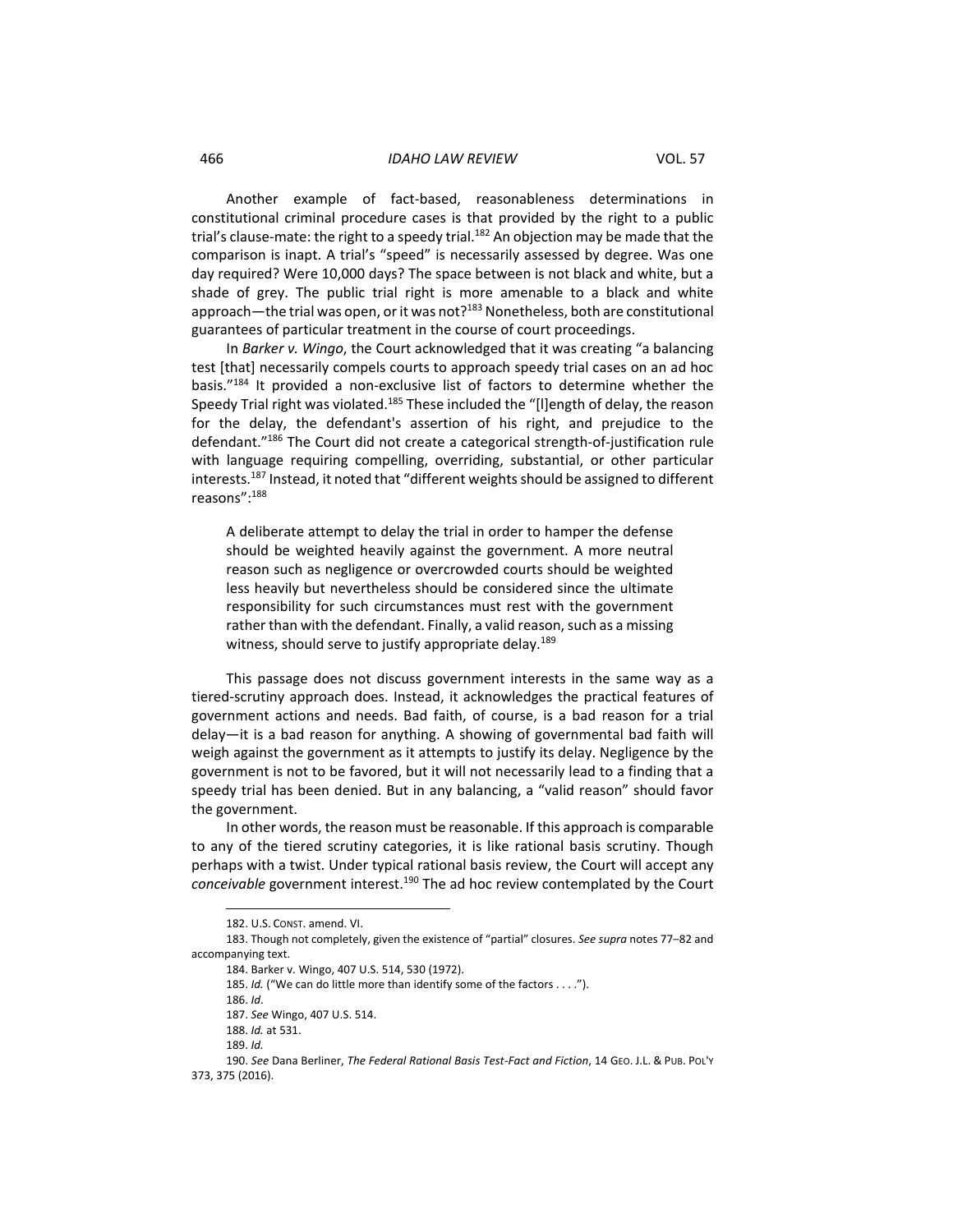in *Barker* naturally requires an *actual* interest. The government cannot say it *could have* had a missing witness; it must have one. A valid reason must be a true one.

The Sixth Amendment right to a speedy trial considers the government interest—phrased as the "reason" for the delay under review—but does so not in a strict scrutiny manner, requiring a compelling or overriding interest. Instead, it simply reviews the justification for its reasonableness. It requires sensible solutions.

Without getting into the detail of these varied criminal procedure standards, it is clear that they are all fact specific, and they all try to establish whether the facts presented are of a sufficient weight to "flip the switch" of the right invoked. They are tests steeped in concepts of reasonableness; what do we expect of our fellow humans under circumstances like these?

The mechanics of a typical court decision applying strict scrutiny to *legislative* actions are very different from those applying it to courtroom mechanics.<sup>191</sup> In an Equal Protection Clause case, for instance, the law at issue typically arises from a lengthy, deliberative process at a legislative level, and subsequent litigation that may proceed for years, through discovery, motion practice, and trial.<sup>192</sup> The court has a great deal of time to evaluate and consider the strength of the government's interest, or the fine points of available, less restrictive alternatives. In the course of a trial, the luxury of time is not available. The need for the court to close the courtroom in the face of exigencies like disruption, or a witness's sudden recalcitrance, does not lend itself to the same reflection. The realities of courtroom management require flexibility that strict scrutiny cannot provide.

### VI. THE RIGHT TO A PUBLIC TRIAL IN RECENT PRACTICE

<span id="page-20-0"></span>A review of federal court of appeals cases addressing the right to a public trial over the past ten years reveals a test that is not strict in application.<sup>193</sup> Instead, it is more like the other criminal procedure tests just examined. A search on this issue revealed fifty-eight cases.<sup>194</sup> A somewhat subjective winnowing of those followed. Some of the cases were not directly relevant.<sup>195</sup> Others were habeas cases decided

<sup>191.</sup> *See* Huminski v. Corsones, 386 F.3d 116, 150 (2nd Cir. 2004), as amended on reh'g, 396 F.3d 53 (2nd Cir. 2005) (noting that courtroom closure decisions may be made under "the imminence of . . . threat").

<sup>192.</sup> *See, e.g.*, Sullivan-Knoff v. City of Chicago, 348 F. Supp. 3d 787, 793–94 (N.D. Ill. 2018) (describing justifications and criticisms of local ordinance alleged to violate Equal Protection Clause and explaining need for discovery before determination may be made).

<sup>193.</sup> The search in Westlaw's federal appeals court database was worded as [advanced: (waller & overriding) & "public trial" & DA (aft 01-01-2010)]. This may not capture all the right to a public trial cases decided by federal courts of appeal in the past ten years, but I suspect it was close. The date was chosen, in part, to capture all the cases that have been issued since the Court's watershed right to a public trial case, Presley v. Georgia, 558 U.S. 209 (2010). State courts, of course, must also apply *Waller*, but are not included in this sample.

<sup>194.</sup> *Id.*

<sup>195.</sup> *See, e.g.*, N.Y. Civ. Liberties Union v. N.Y. City Transit Auth., 684 F.3d 286, 296 (2nd Cir. 2012) (First Amendment case).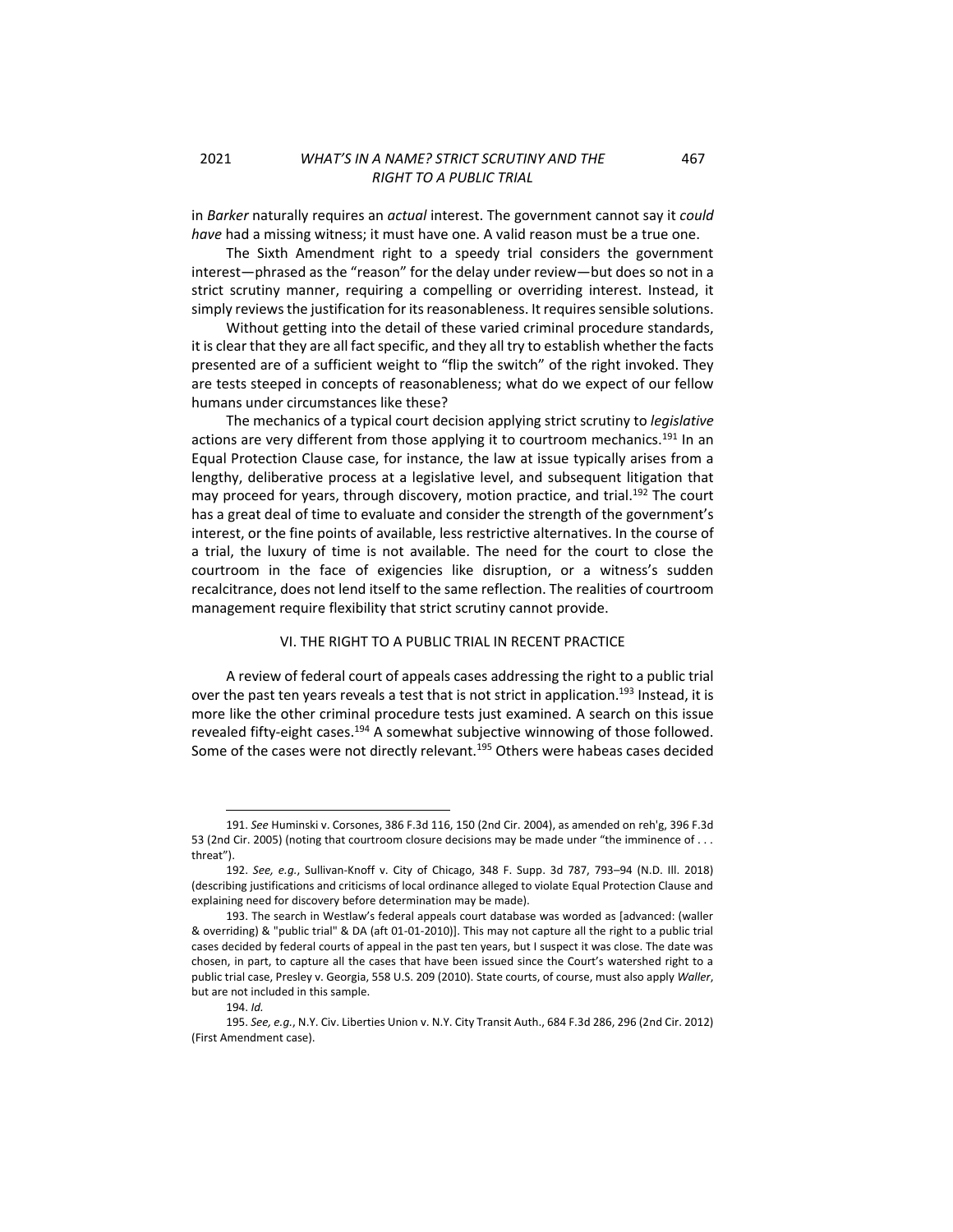468 *IDAHO LAW REVIEW* VOL. 57

on procedural grounds, or in an otherwise summary manner.<sup>196</sup> Twenty-one cases addressed the right to a public trial issue presented in at least a somewhat thorough manner. Many of these cases, in turn, involved only "partial" closures, applying a "substantial reason" factor in lieu of requiring *Waller*'s "overriding reason." 197 Partial closure cases reduce the demand the courts place on the weight of the government interest, the first prong of tiered scrutiny, from "overriding" to "substantial."<sup>198</sup> But regardless of the nomenclature of a partial or complete closure, eleven of these cases applied *Waller* as-is, without modulating its "overriding" standard down to one requiring only a "substantial" reason to justify the closure. In other words, they employed strict scrutiny's language demanding a strong government interest. Of these eleven cases applying "pure" *Waller*, the split between the closure being upheld and invalidated was about even. Six cases upheld the closure.<sup>199</sup> Only five invalidated the closure.<sup>200</sup> The fact of the split indicates that, in the public trial context, this is not the "fatal" test strict scrutiny is expected to be. But more interesting than raw numbers is the reason for these results.

The five cases invalidating closures all did so because the court's interest justifying the closure was inadequate.<sup>201</sup> This is unusual, given Professor Bhagwat's conclusion that the Supreme Court "has strongly tended to prefer means scrutiny over ends scrutiny across doctrinal areas."<sup>202</sup> All five of these were easy cases. The interests justifying the closures in four were interests in nothing more than administrative convenience. For instance, three of the closures were simply for space reasons.<sup>203</sup> Another courtroom was closed by the judge "because that's the type of hearing it is."<sup>204</sup> In one case, a witness fear justification was asserted, which will often qualify as an "overriding" interest, but the court concluded there was no indication that the witness was really afraid.<sup>205</sup> These sorts of justifications are easily evaluated interests, impacting individuals in a courtroom setting. They demonstrate practical concerns, and evaluations of reasonableness. In the light of the Sixth Amendment's commitment to a public trial, the need for space or following a "standard operating procedure" is insufficient to close a courtroom.

The cases upholding courtroom closures, and concluding that an interest was overriding, also did so easily. The interests asserted include the safety of

<sup>196.</sup> *See, e.g.*, United States. v. Withers, 638 F.3d 1055, 1064 (9th Cir. 2011) (determining, in habeas context, that claim was not "patently frivolous").

<sup>197.</sup> *See, e.g.*, United States v. Laureano-Pérez, 797 F.3d 45, 77 (1st Cir. 2015).

<sup>198.</sup> *See* notes 77–82 and accompanying text for an explanation of the partial and complete closure distinction.

<sup>199.</sup> Johnson v. Sherry, 465 F. App'x 477, 479 (6th Cir. 2012); United States v. Yazzie, 743 F.3d 1278, 1290 (9th Cir. 2014); United States v. Fernandez, 590 F. App'x 117, 119 (2nd Cir. 2015); Moss v. Colvin, 845 F.3d 516, 521 (2nd Cir. 2017); Tucker v. Superintendent Graterford SCI, 677 F. App'x 768, 778 (3rd Cir. 2017); Bowers v. Michigan, No. 16-2325, 2017 WL 1531958, at \*1 (6th Cir. Apr. 28, 2017).

<sup>200.</sup> United States v. Agosto-Vega, 617 F.3d 541, 548 (1st Cir. 2010); United States v. Waters, 627 F.3d 345, 361 (9th Cir. 2010); United States v. Gupta, 699 F.3d 682, 688 (2nd Cir. 2012); United States v. Negron-Sostre, 790 F.3d 295, 305 (1st Cir. 2015); United States v. Candelario-Santana, 834 F.3d 8, 23 (1st Cir. 2016).

<sup>201.</sup> *See infra* notes 203–05.

<sup>202.</sup> Bhagwat, *supra* note 105, at 308 n.32.

<sup>203.</sup> *Gupta*, 699 F.3d. at 688; *Agosto-Vega*, 617 F.3d at 548; *Negron-Sostre*, 790 F.3d at 305.

<sup>204.</sup> *Waters*, 627 F.3d at 361.

<sup>205.</sup> *Candelario-Santana*, 834 F.3d at 23.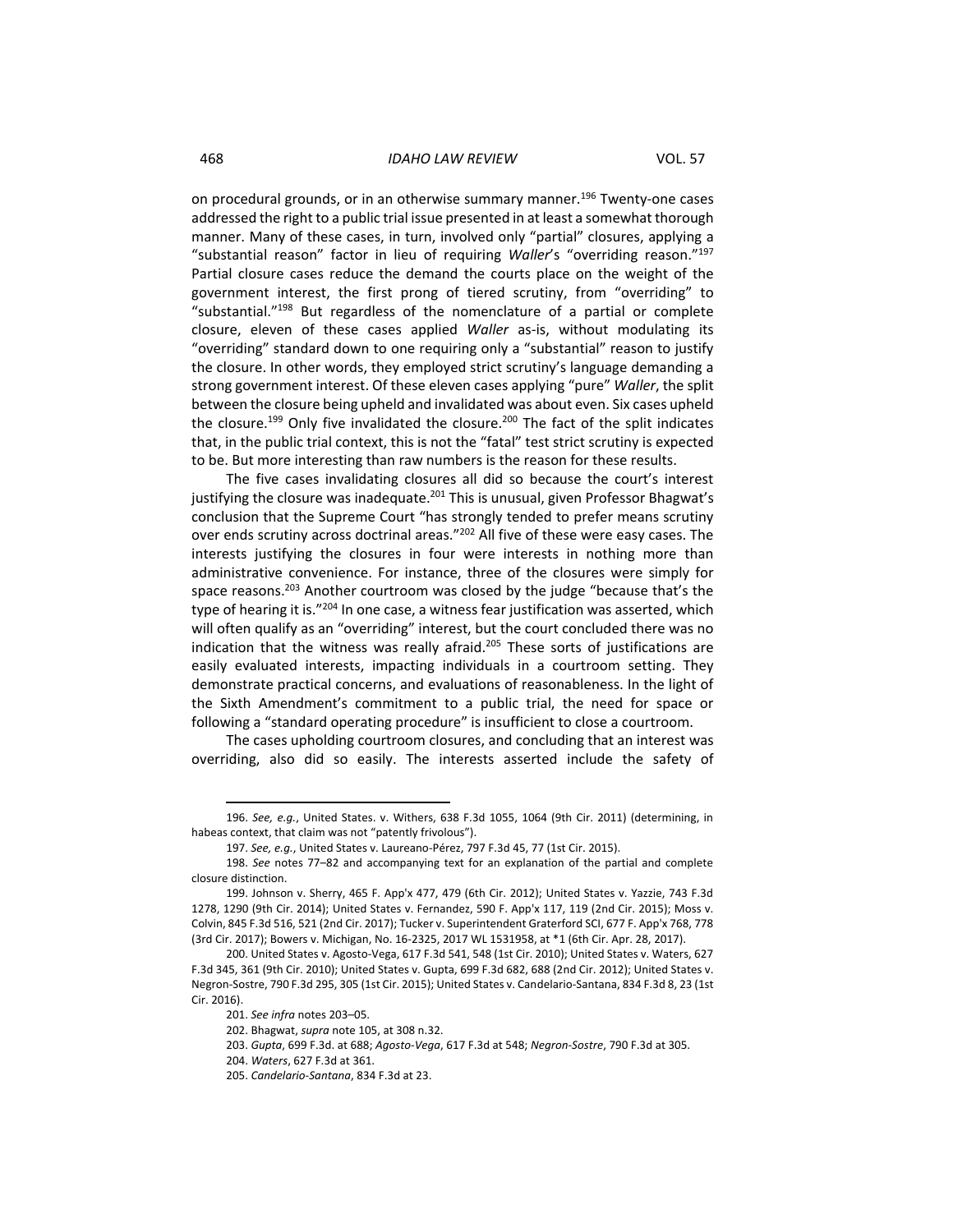undercover officers,<sup>206</sup> protecting the well-being of child witnesses,<sup>207</sup> protecting fearful witnesses, $208$  and preventing courtroom disruption.<sup>209</sup> These are the sorts of difficult to dispute micro interests typically at issue when a courtroom closure is being considered. To the extent the concerns are not trumped up, it is hard to argue they are not interests worth protecting.

The public trial interest analysis, in practice, follows a framework similar to those used in other criminal procedure contexts. The needs of individuals, responding to specific circumstances, are at stake. The reasonableness of providing protection to those individual interests—while keeping in mind that a constitutional right is at state—is the real focus of the court's inquiry. Even considering that a right is at stake, protection of witnesses is reasonable. Closing a courtroom as an automatic matter, "because that's the kind of hearing it is," is not.<sup>210</sup>

Recent cases also demonstrate the flexibility of *Waller*'s requirement that a closure be no broader than necessary—strict scrutiny's tailoring prong. On this topic, a review of the cases since *Presley* may include both "complete" closure cases, under *Waller*'s strict scrutiny formula, and "partial" closure cases, in which federal courts of appeal have reduced *Waller*'s interest requirement from "overriding" to "substantial,"<sup>211</sup> creating, in essence, an intermediate scrutiny regime. In either circumstance, *Waller*'s requirement of narrow tailoring, or a means selected that is "no broader than necessary," remains nominally the same. In *none* of the twenty-one cases reviewed applying this means scrutiny was a closure invalidated for failure to satisfy the tailoring requirement. To an observer expecting a "least restrictive alternative" analysis, this should be a surprise. And looking at the cases, it is clear that a such an analysis is not applied.

<span id="page-22-0"></span>For instance, in *United States v. Ledee*, <sup>212</sup> the courtroom was closed to protect the emotional well-being of a child witness.<sup>213</sup> The defendant wanted his parents to be in the courtroom for the child's testimony, but they were excluded.<sup>214</sup> One alternative to closure offered that would have permitted the defendant's parents to observe was setting up closed circuit television that would allow them to view from another room.<sup>215</sup> This seems obviously "less restrictive" of the public trial right, and relatively easy, technologically. Nonetheless, the alternative was rejected.<sup>216</sup> The reviewing court, using language that sounds nothing like a demand for a least restrictive alternative, wrote they were not reasonable alternatives and

<sup>206.</sup> *Moss*, 845 F.3d at 521; *Fernandez*, 590 F. App'x at 119.

<sup>207.</sup> *Yazzie*, 743 F.3d at 1290; *Bowers*, 2017 WL 1531958, at \*1.

<sup>208.</sup> *Johnson*, 465 F. App'x at 479.

<sup>209.</sup> Tucker v. Superintendent Graterford SCI, 677 F. App'x 768, 778 (3rd Cir. 2017).

<sup>210.</sup> United States v. Waters, 627 F.3d 345, 361 (9th Cir. 2010).

<sup>211.</sup> *See supra* notes 77–82 and accompanying text.

<sup>212.</sup> United States v. Ledee, 762 F.3d 224 (2nd Cir. 2014).

<sup>213.</sup> *Id.* at 229.

<sup>214.</sup> *Id.* at 230.

<sup>215.</sup> *Id*.

<sup>216.</sup> *Id*.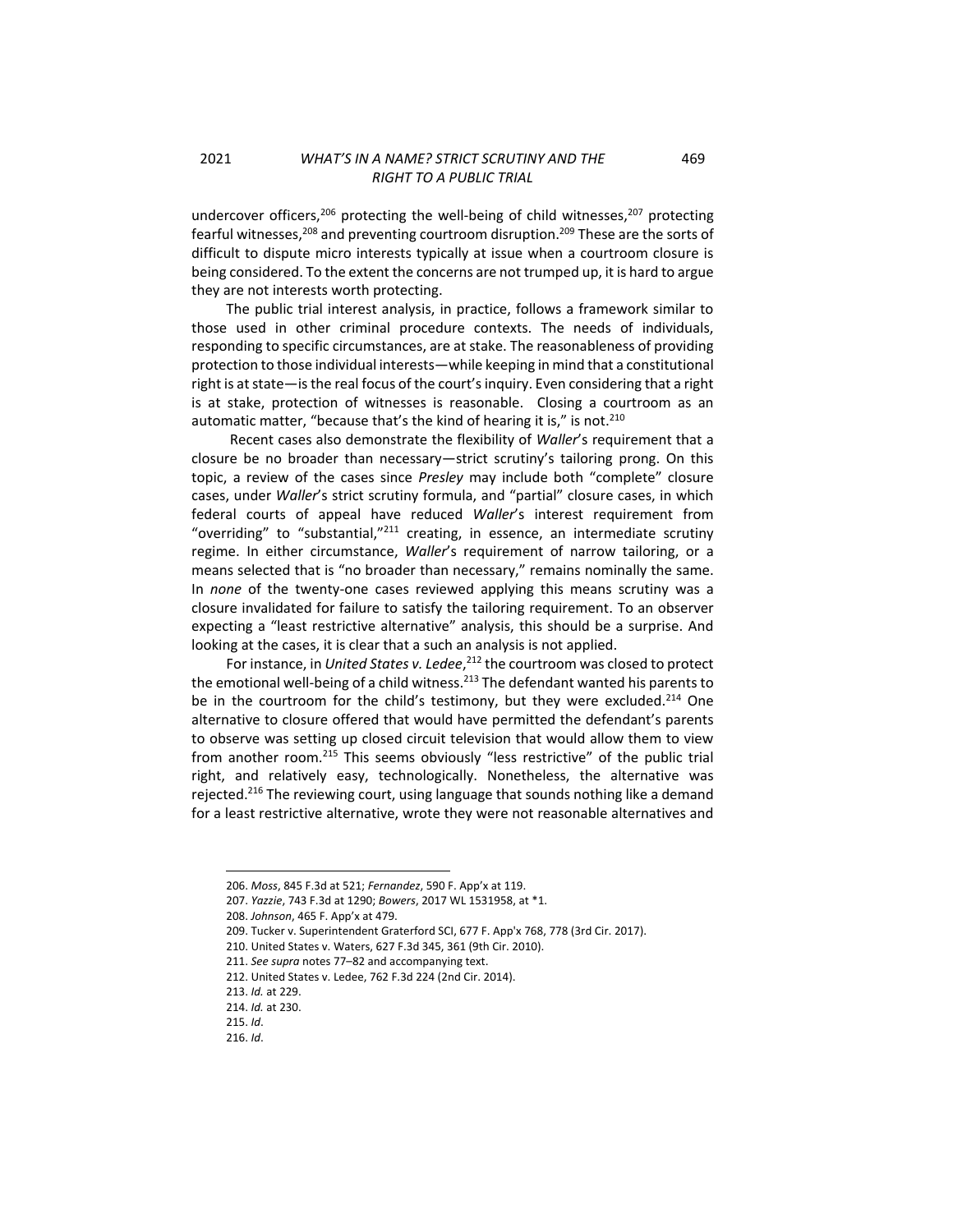that "[a] certain amount of line drawing is inherent in any closure decision."<sup>217</sup> This is true, but it is not strict scrutiny.

In United States v. Fernandez,<sup>218</sup> the court assumed that hiding an undercover witness behind a screen constituted closure, and that the right to a public trial applies to a hearing on revoking supervised release.<sup>219</sup> These may be debatable conclusions, but in any event, the court, making those assumptions, applied Waller.<sup>220</sup> One obvious less restrictive alternative to the "closure" at issue would have been to keep the proceeding open, and rely on hearsay testimony of the undercover witness, instead of live testimony.<sup>221</sup> This is permitted under Federal Rules of Criminal Procedure 32.1 and, in any event, was proposed by defendant, which would waive an objection.<sup>222</sup> Nevertheless, the trial court concluded "that live testimony from [the witness] was preferable,"<sup>223</sup> and the court of appeals accepted the determination.<sup>224</sup> Again, if a demand of the least restriction on the right to a public trial were taken seriously, this choice would not have satisfied it.

Finally, for purposes of these illustrations, is *Tucker v. Superintendent Graterford SCI*. <sup>225</sup> In *Tucker*, the trial judge completely closed the courtroom to protect the overriding interest in avoiding disruptions and witness intimidation arising from the presence of members of rival gangs in the courtroom.<sup>226</sup> The complete closure was entered despite the possibility of excluding only specific disruptive persons, $227$  or "allowing certain non-disruptive persons back into the courtroom."<sup>228</sup> The trial court considered these choices, but rejected them for logistical reasons.<sup>229</sup> In terms of courtroom management needs, the court's choices appear reasonable. They do not, however, appear to be concerned with choosing the least right-restricting alternative.

#### <span id="page-23-1"></span>VII. CONCLUSION - THE TRUE *WALLER* TEST

<span id="page-23-0"></span>*Waller* should not be read to require strict scrutiny of courtroom closures. Ultimately, there is nothing especially objectionable about the language of *Waller*'s test. The reasons that justify a closure order, and possible alternatives to closure, *should* be considered by a court before it orders a closure. But those considerations should not be viewed through a strict scrutiny lens. Because the formulation of the strict scrutiny test is familiar to lower courts as something akin to a prohibition, that reading of the test may be misleading. The particular circumstances and demands of courtroom management do not lend themselves to review by traditional tiered

217. *Id*.

218. United States v. Fernandez, 590 F. App'x 117 (2nd Cir. 2015).

219. *Id.* at 119.

220. *Id*.

221. *Id.*

222. *Id*.

223. *Id*.

224. Fernandez, 590 F. App'x at 119*.*

225. Tucker v. Superintendent Graterford SCI, 677 F. App'x 768 (3rd Cir. 2017).

226. *Id.* at 777.

228. *Id*.

229. *Id.*

<sup>227.</sup> *Id.* at 778.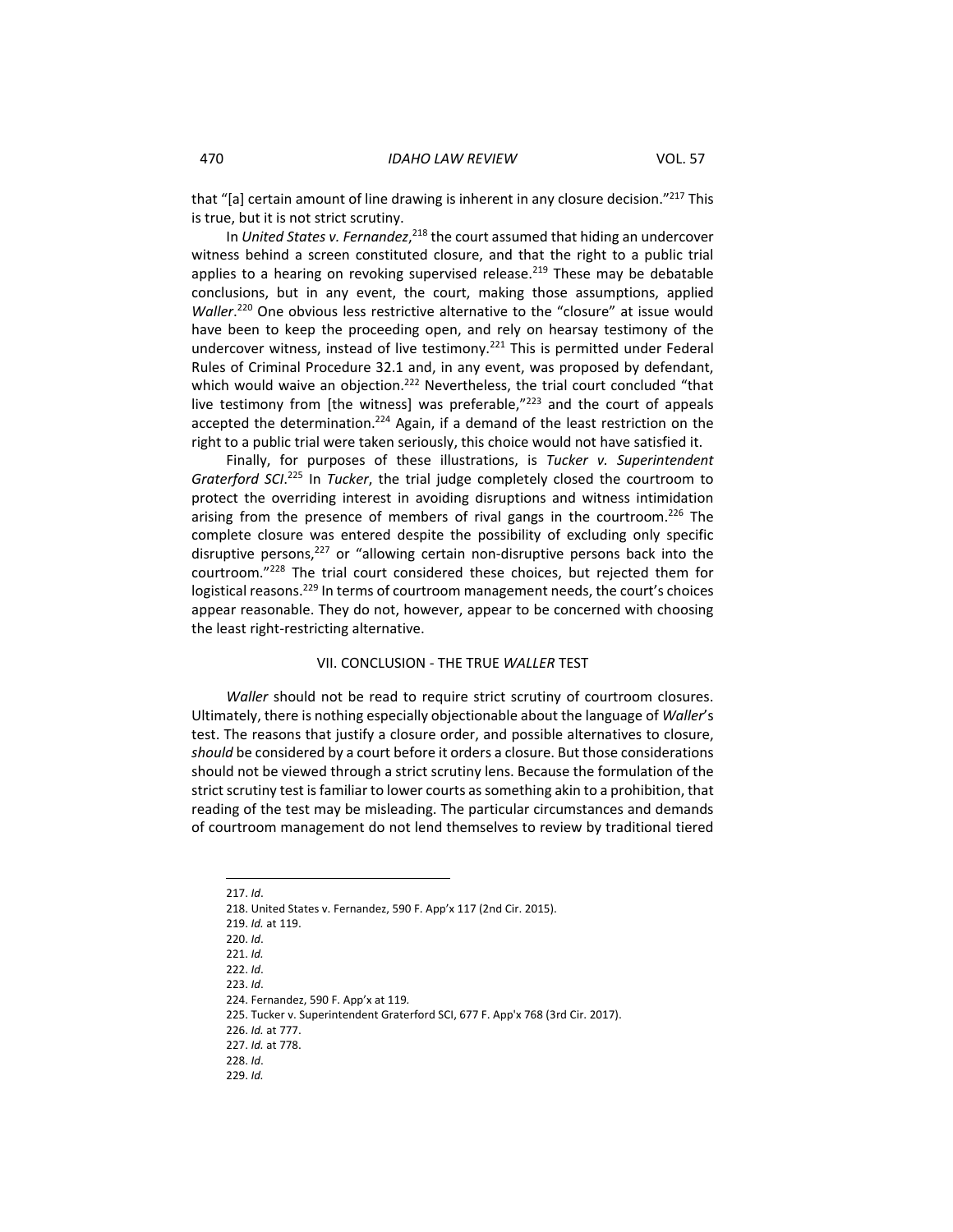scrutiny approaches and are better guided by the reasonableness inquiries conducted in other areas of constitutional criminal procedure.

Some courts have puzzlingly declined to apply *Waller* to courtroom closures at all.<sup>230</sup> There is a danger that they did so because they believed a closure that might otherwise be eminently reasonable might nevertheless fail when reviewed under a strict scrutiny regime. But those closures would not likely be invalidated if subjected to the *Waller* test as it does and should exist. There is no need for courts to fashion themselves an "out" that relieves them from *Waller's* demands.<sup>231</sup>

When considering the reason for a courtroom closure—whether there is an overriding interest—a court should consider the seriousness of the harm asserted by the courtroom actor whose needs justify the closure. Is the undercover agent still at work? In this vicinity? Affirmative answerslead to an easy decision, the safety of the witness justifies a complete closure. Easy decisions to the contrary are also made possible by justifications of mere administrative ease. Is there a serious harm to the judge or the judge's staff if extra chairs need to be moved into the room? No. These sorts of administrative justifications will never suffice, because there is no meaningful harm suffered by a courtroom actor.

Somewhat more difficult questions of justification may be presented by things like child witnesses. It may be unclear whether a particular child needs protection from the trauma of spectators. But reviewing courts can only presume good faith efforts by trial judges. There should be leeway in evaluating the seriousness of the witness's needs. This is a question of fact, typically left to trial court discretion.<sup>232</sup> To make a distinction between an interest being overriding or something somewhat less than is a great demand. Purpose scrutiny should not be strict in the public trial context, it should be practical.

In terms of tailoring, courts should ask if the means chosen to protect the interest—closure—was reasonable, or if obvious alternatives could have been employed. There are both practical concerns and fairness concerns. Many alternatives to closure might work to the detriment of the defendant in some way. To the extent possible, those should be avoided. For instance, putting a witness behind a screen may protect her identity while preserving the public nature of the trial, but it might also make the jury suspicious of a defendant in a way that simply

471

<sup>228</sup> *Id. See, e.g.*, Cosentino v. Kelly, 102 F.3d 71 (2nd Cir. 1996) (per curiam); Shepard v. Artuz, No. 99 CIV.1912 (DC), 2000 WL 423519, at \*5 (S.D.N.Y. Apr. 19, 2000); State v. Sowell, No. 06AP-443, 2008 WL 2600222, at \*10 (Ohio Ct. App. June 30, 2008). These cases all declined to apply *Waller* when courtrooms were closed in response to disruptive spectators. Similarly, Pennsylvania courts appear to apply a mere abuse of discretion standard to review at least some courtroom closure decisions. *See, e.g.*, Commonwealth v. Copper, No. 1926 EDA 2017, 2018 WL 4233127, at \*4 (Pa. Super. Ct. Sept. 6, 2018). This has led the Third Circuit to assert that it is "deeply concerned that Pennsylvania courts, including the Superior Court in Tucker's case, are not applying *Waller* when analyzing defendants' Sixth Amendment public-trial claims." Tucker, 677 F. App'x at 776.

<sup>231.</sup> *See generally* Daniel Levitas, *Scaling Waller: How Courts Have Eroded the Sixth Amendment Public Trial Right*, 59 Emory L. J. 493 (2009).

<sup>232.</sup> Robert Anderson IV, *Law, Fact, and Discretion in the Federal Courts: An Empirical Study*, 2012 UTAH L. REV. 1, 44 (2012) ("[T]he idea that by their situation or their experience[,] the trial judges find facts better than appellate judges" is a reason for deferential review.).